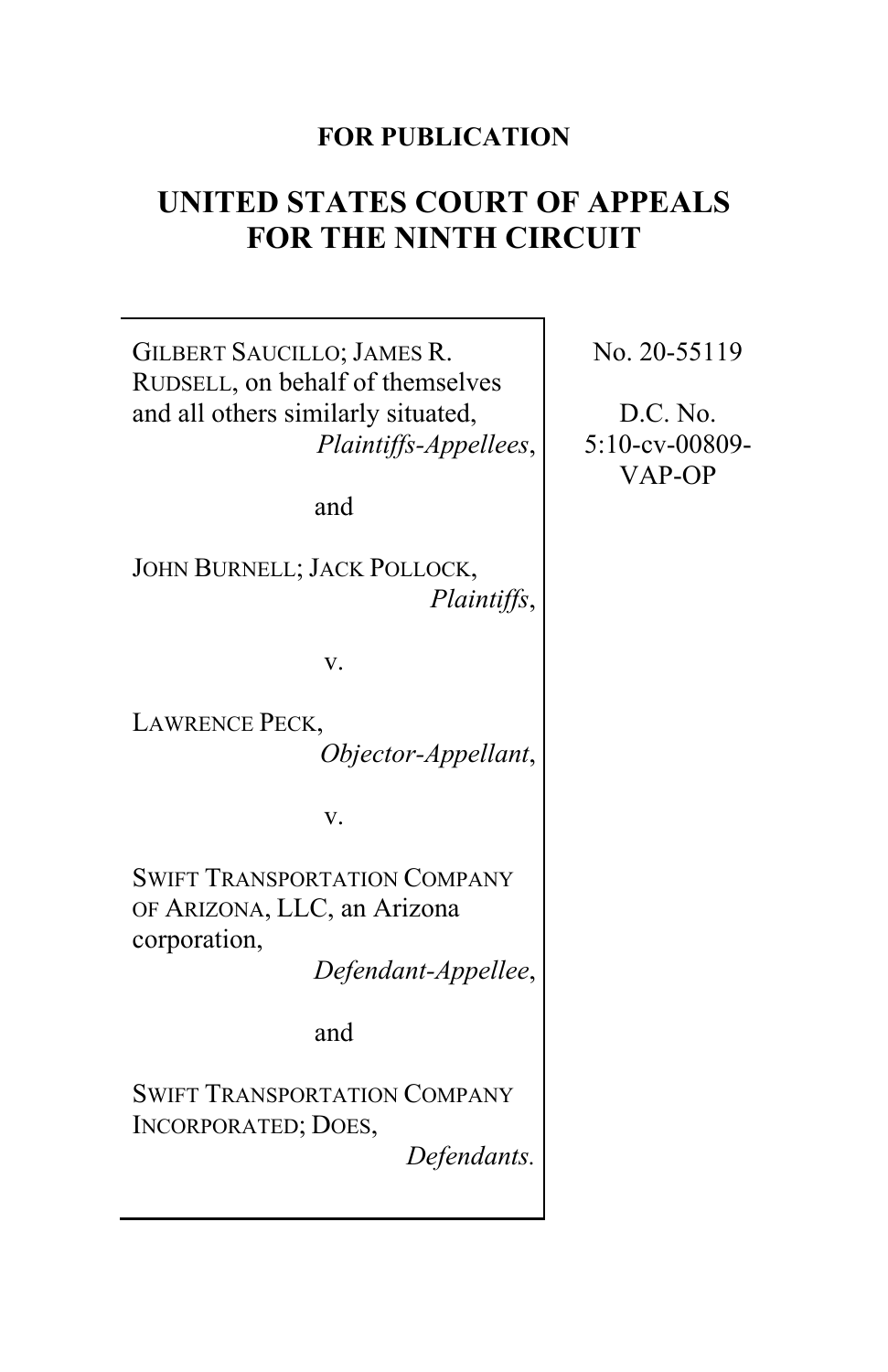GILBERT SAUCILLO; JAMES R. RUDSELL, on behalf of themselves and all others similarly situated, *Plaintiffs-Appellees*, and JOHN BURNELL; JACK POLLOCK, *Plaintiffs*, v. SADASHIV MARES, *Objector-Appellant*, v. SWIFT TRANSPORTATION COMPANY OF ARIZONA, LLC, an Arizona corporation, *Defendant-Appellee*, and SWIFT TRANSPORTATION COMPANY INCORPORATED; DOES, *Defendants.* No. 20-55159 D.C. No. 5:10-cv-00809- VAP-OP OPINION

Appeal from the United States District Court for the Central District of California Virginia A. Phillips, Chief District Judge, Presiding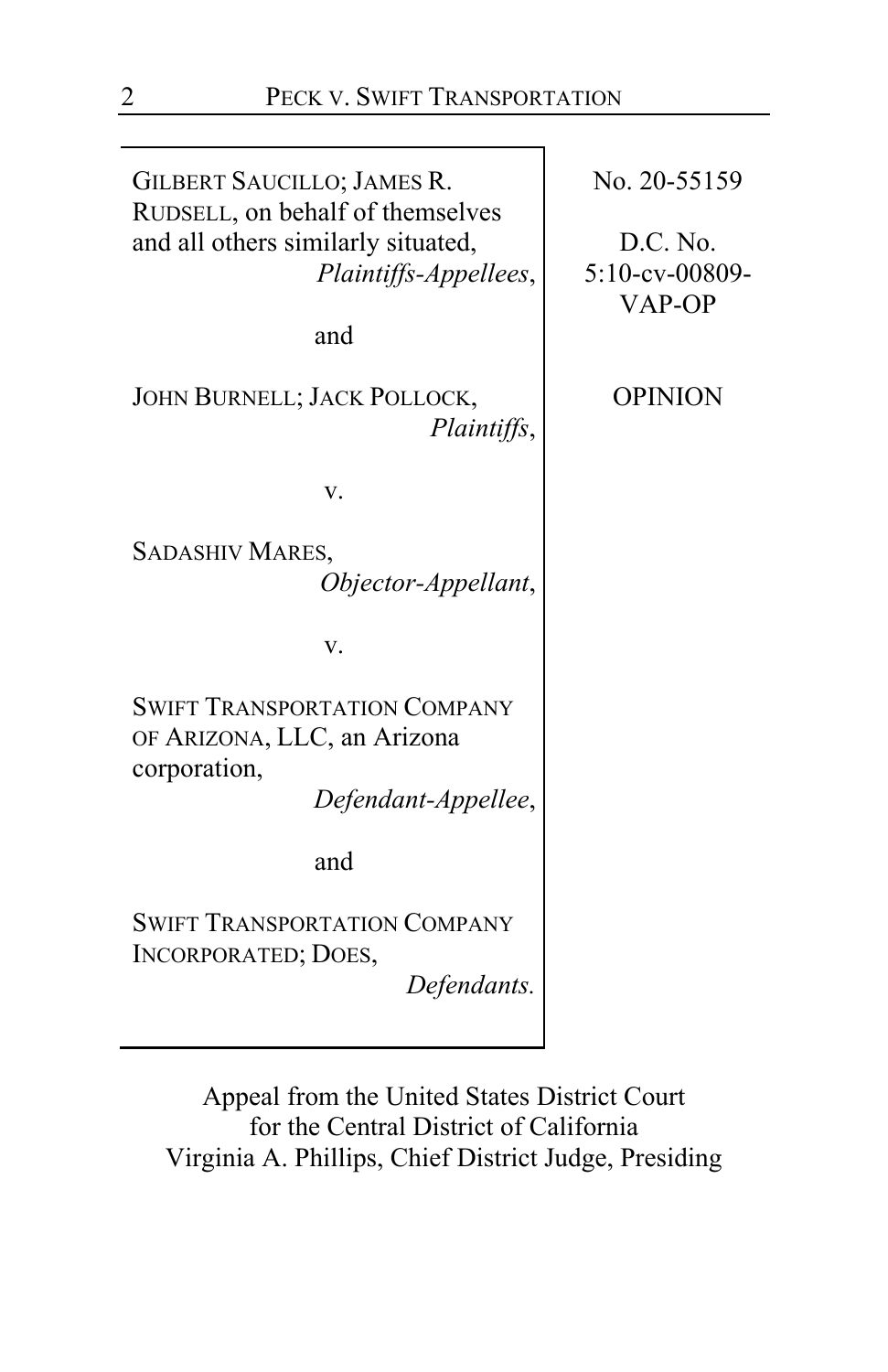Argued and Submitted April 16, 2021 Pasadena, California

Filed February 11, 2022

Before: MILAN D. SMITH, JR. and SANDRA S. IKUTA, Circuit Judges, and JOHN E. STEELE,**[\\*](#page-2-0)** District Judge.

Opinion by Judge Milan D. Smith, Jr.

### **SUMMARY[\\*\\*](#page-2-1)**

# **Class Action Settlement / CA Private Attorney General Act**

The panel dismissed an objector's appeal of the district court's approval of a California Private Attorney General Act ("PAGA") settlement, vacated the district court's approval of the class-action settlement, and remanded for further proceedings.

Plaintiffs and Swift Transportation Company reached a settlement pertaining to plaintiffs' class claims, alleging violations of California labor law, and claims brought pursuant to PAGA, which allows private citizens to recover civil penalties on behalf of themselves "and other current or former employees" for violations of the California Labor

<span id="page-2-0"></span>**<sup>\*</sup>** The Honorable John E. Steele, United States District Judge for the Middle District of Florida, sitting by designation.

<span id="page-2-1"></span>**<sup>\*\*</sup>** This summary constitutes no part of the opinion of the court. It has been prepared by court staff for the convenience of the reader.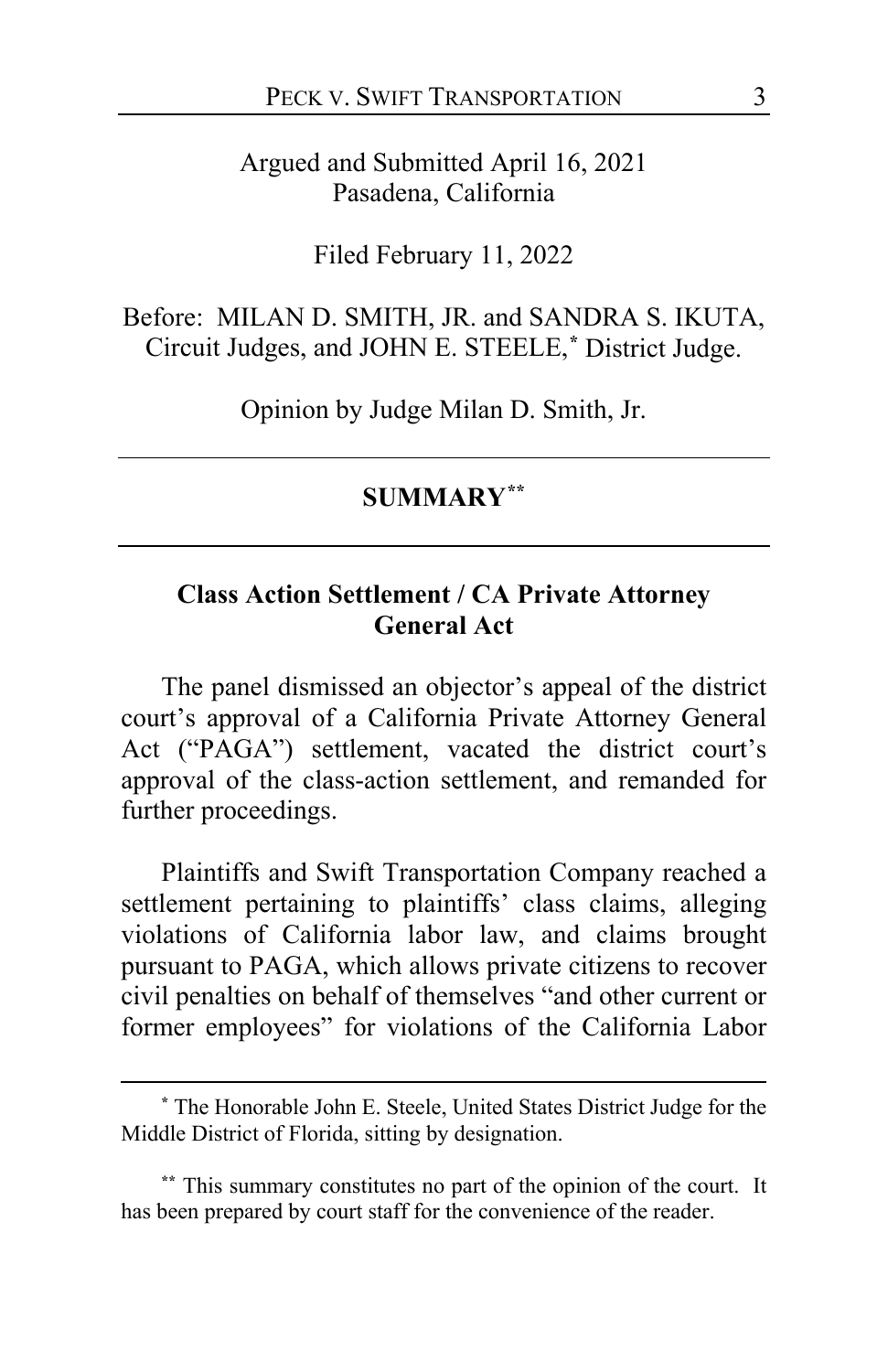Code. Lawrence Peck and Sadashiv Mares filed separate objections to the settlement agreement. The district court overruled the objections, and gave final approval of the settlement.

The panel held that Peck may not appeal the PAGA settlement because he was not a party to the underlying PAGA action. The PAGA claim was brought by two private plaintiffs, and Peck was not a party to the PAGA action. Accordingly, the panel held that Peck failed to show that he had any right to appeal the district court's approval of the PAGA settlement. The panel rejected Peck's arguments as to why he may appeal the PAGA settlement anyway. Although Peck is a class member of the class action, a PAGA action is distinct from a class action, and objectors to a PAGA settlement are not "parties" to a PAGA suit in the same sense that absent class members are "parties" to a class action. The fact that Peck may ultimately receive a portion of the PAGA settlement did not make him a party to the lawsuit. Moreover, a PAGA action has "no individual component." Finally, although Peck has a separately filed PAGA action, that does not make him a party to this PAGA case. The panel dismissed Peck's appeal and did not consider whether the district court erred in approving the PAGA settlement.

The panel next considered the objection to the class action settlement. Mares contends that because the district court approved the settlement before certifying a class, the court should have applied a heightened standard of review.

Swift argued that the panel could not reach the merits of Mares's objection because he did not raise such an objection in the district court. Mares countered that "he could not preobject" to the district court employing the incorrect legal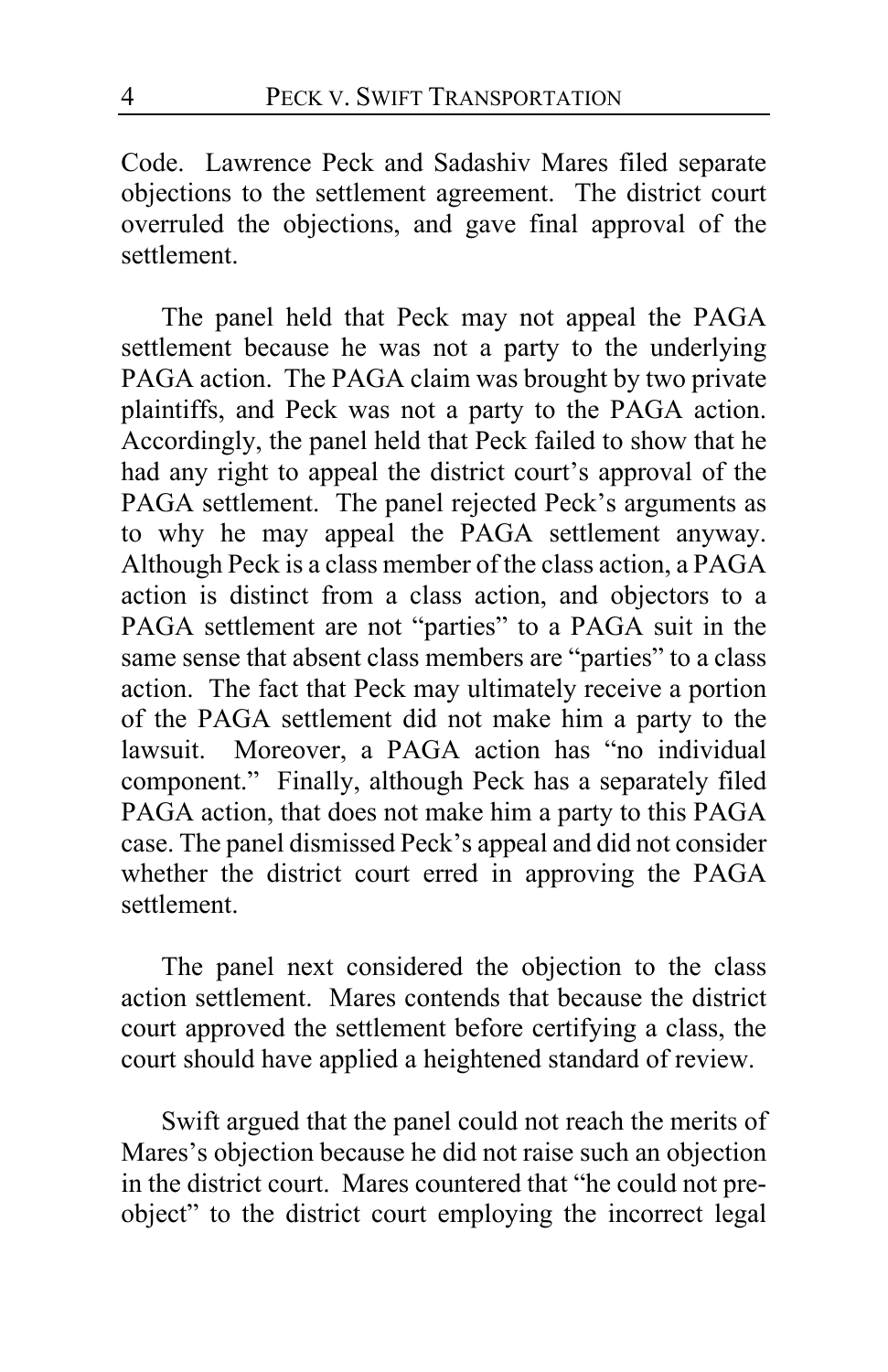standard. The panel held that when the district court considered an issue in its final order approving a class action settlement, the issue was not waived on appeal even if no objector to the settlement raised that issue to the district court. Therefore, Mares did not, and could not, waive his objection to the legal standard employed by the district court in its final order.

Concerning the proper legal standard for the class action settlement, the panel held that the district court erred in applying a presumption that the settlement was fair and reasonable, and the product of a non-collusive, arms-length negotiation. The district court applied the presumption that this court reversed in *Roes 1-2 v. SFBSC Mgmt., LLC*, 944 F.3d 1035, 1048 (9th Cir. 2019) (holding that "[w]here . . . the parties negotiate a settlement agreement before the class has been certified, settlement approval requires a higher standard of fairness and a more probing inquiry than may be normally required under Rule 23(e)"). The panel rejected attempts to distinguish the district court's order from the decision in *Roes*. The panel held further that the district court's error was not harmless. Applying the erroneous presumption cast a shadow on the entirety of the district court's order. The panel vacated the district court's approval of the class-action settlement. The panel remanded so that the district court could make findings in accordance with the applicable heightened standard. The panel offered no opinion as to the merits of Mares's allegations.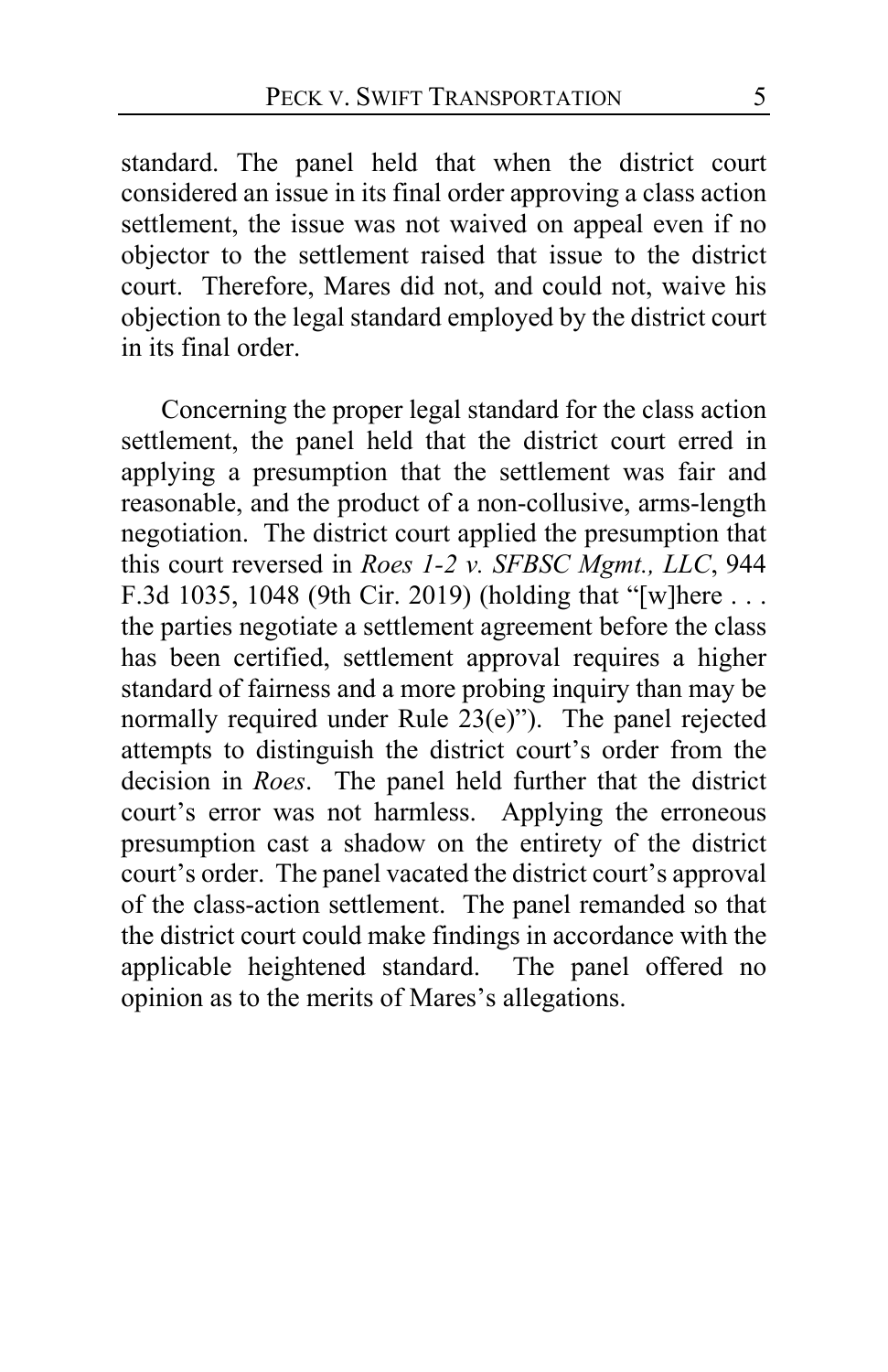### **COUNSEL**

Neal J. Fialkow (argued) and James S. Cahill, Law Office of Neal J. Fialkow Inc., Pasadena, California, for Objector-Appellant Lawrence Peck.

Joseph Clapp (argued), Aiman-Smith & Marcy, Oakland, California, for Objector-Appellant Sadashiv Mares.

Deepak Gupta (argued) and Urja Mittal, Gupta Wessler PLLC, Washington, D.C.; James R. Hawkins and Gregory Mauro, James Hawkins APLC, Irvine, California; Stanley D. Saltzman, Marlin & Saltzman LLP, Agoura Hills, California; for Plaintiffs-Appellees.

Paul S. Cowie (argued), Karin Dougan Vogel, and John D. Ellis, Sheppard Mullin Richter & Hampton LLP, San Francisco, California, for Defendant-Appellee.

#### **OPINION**

M. SMITH, Circuit Judge:

Gilbert Saucillo and James Rudsell (Plaintiffs) are plaintiffs in actions brought against Swift Transportation Company of Arizona and associated entities and individuals (Swift). In 2019, after years of litigation, Plaintiffs and Swift reached a settlement pertaining to Plaintiffs' class claims and claims brought pursuant to the California Private Attorneys General Act (PAGA), Cal. Lab. Code §§ 2698 *et seq.*, which allows private citizens to recover civil penalties on behalf of themselves "and other current or former employees" for violations of the California Labor Code. Cal. Lab. Code § 2699(a). Lawrence Peck and Sadashiv Mares filed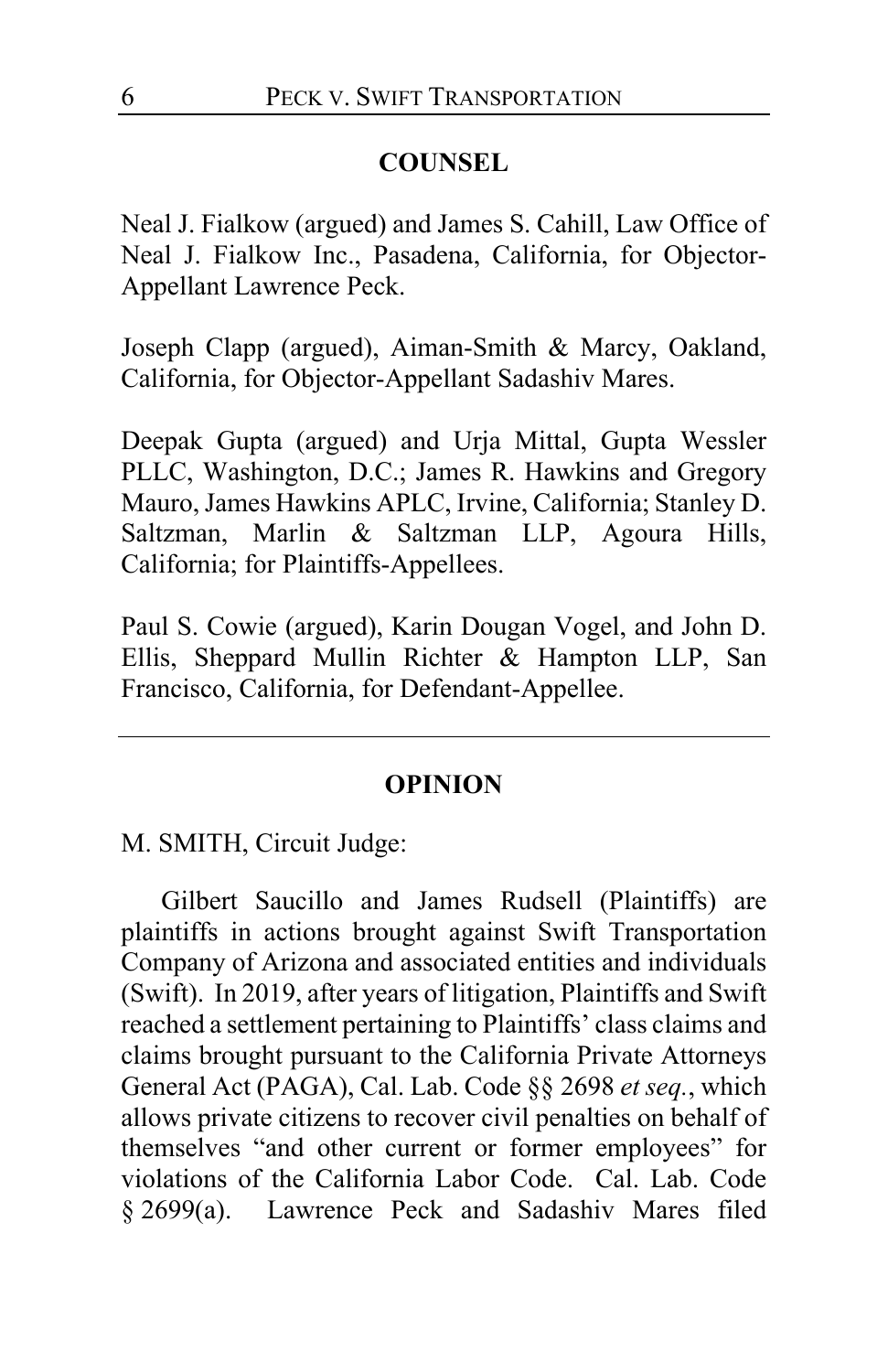objections to the settlement agreement. Peck objected to the PAGA portion of the settlement, while Mares argued that the monetary award for the class claims was not fair and reasonable. The district court overruled both sets of objections and gave final approval to the settlement.

We hold that Peck may not appeal the PAGA settlement because he is not a party to the underlying PAGA action, and so we dismiss his appeal. However, we vacate the district court's approval of the class action settlement agreement and remand the class action for further proceedings, as we agree with Mares that the district court abused its discretion by applying an incorrect legal standard when evaluating the settlement.

### **FACTUAL AND PROCEDURAL BACKGROUND**

### **I. Facts**

Swift is a trucking company that operates throughout the United States. In September 2009, John Burnell, a former Swift driver, informed the California Labor and Workforce Development Agency (LWDA) of Swift's alleged violations of California labor law. Burnell specifically claimed that Swift was violating California Labor Code § 2802, which requires an employer to "indemnify his or her employee for all necessary expenditures or losses incurred by the employee in direct consequence of his or her duties . . . ." Cal. Lab. Code § 2802(a). The next month, LWDA informed Burnell that it would not investigate the claim. In October 2010, another former Swift driver, Jack Pollock, sent a letter to LWDA asserting various violations of California labor law, including § 2802. Pollock's letter purportedly "serve[d] as an update to [Burnell's] correspondence."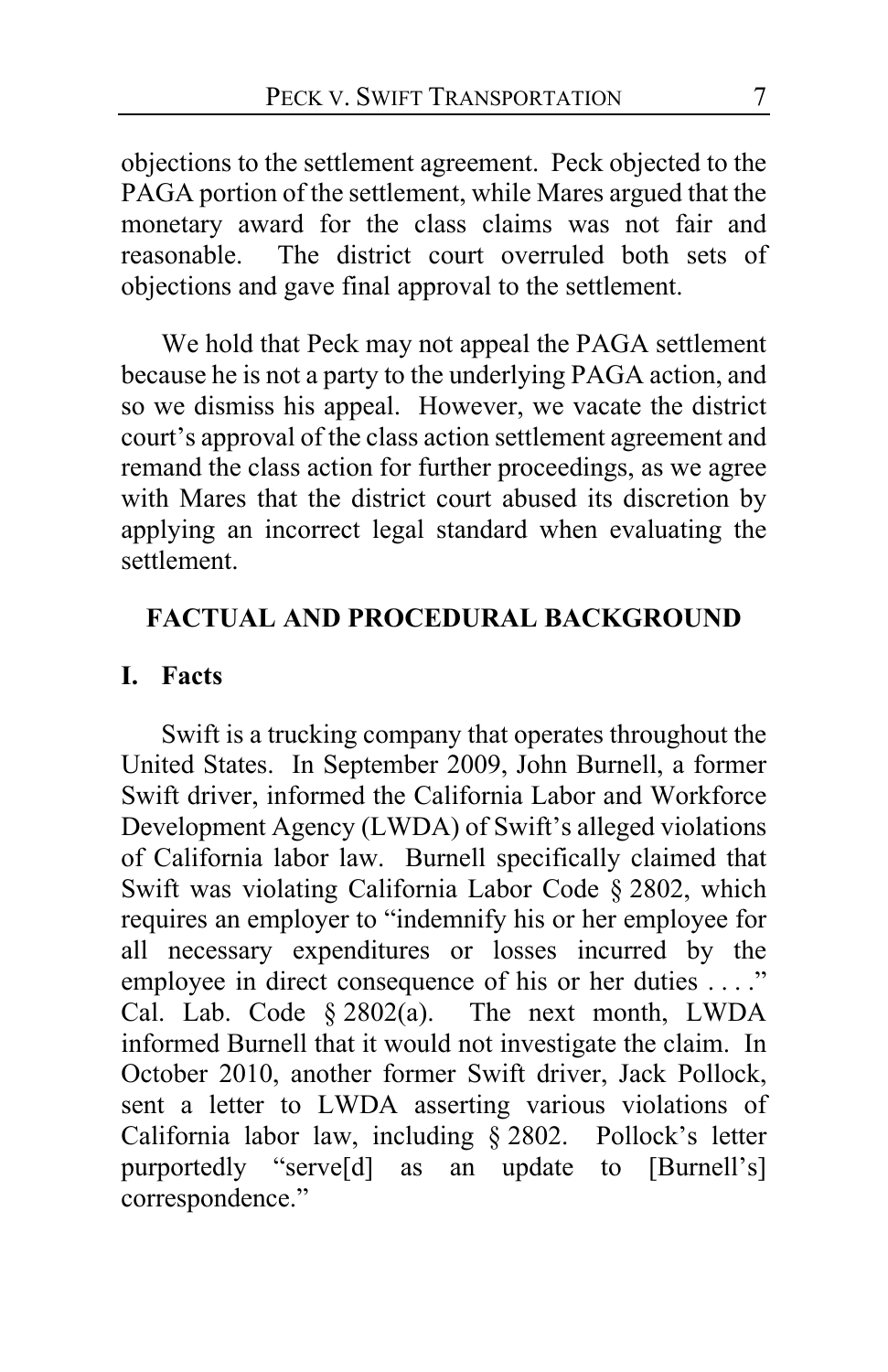### **II. District Court Proceedings**

In February 2010, Burnell filed a class action against Swift in California state court alleging various wage and hour violations pursuant to California law. In June 2010, Swift removed the case to federal court. Burnell then amended the complaint in October 2010, adding Pollock as a named plaintiff. The amended complaint asserted both an independent cause of action pursuant to § 2802 and a PAGA cause of action. Pollock subsequently withdrew as a named plaintiff, and Burnell then filed another amended complaint, this time adding Saucillo as a named plaintiff. In 2016, the district court denied a motion by Burnell and Saucillo for class certification. *Burnell v. Swift Transp. Co of Ariz.*, *LLC*, No. EDCV10809VAPSPX, 2016 WL 2621616, at \*1 (C.D. Cal. May 4, 2016)**.** We denied a petition for permission to appeal pursuant to Federal Rule of Civil Procedure 23(f). Eventually, the district court granted Swift's motion for partial judgment on the pleadings, but we vacated that ruling after issuing *Dilts v. Penske Logistics, LLC*, 769 F.3d 637 (9th Cir. 2014).

In 2012, Rudsell, another Swift driver, sent his own letter to the LWDA, similarly alleging that Swift had violated various California labor laws. Rudsell did not specifically cite § 2802, nor did his complaint, which he attached to the letter. Rudsell next filed an amended complaint, and Swift eventually removed Rudsell's suit to federal court.The district court stayed Rudsell's suit while Burnell's action was pending. Rudsell never moved for class certification.

In May 2019, Burnell, Saucillo, and Rudsell reached a settlement with Swift pertaining to the class claims and PAGA claims in both their suits. The settlement provided that Swift would pay \$7,250,000 for the class claims, \$2,416,666.66 for attorneys' fees, and \$500,000 for the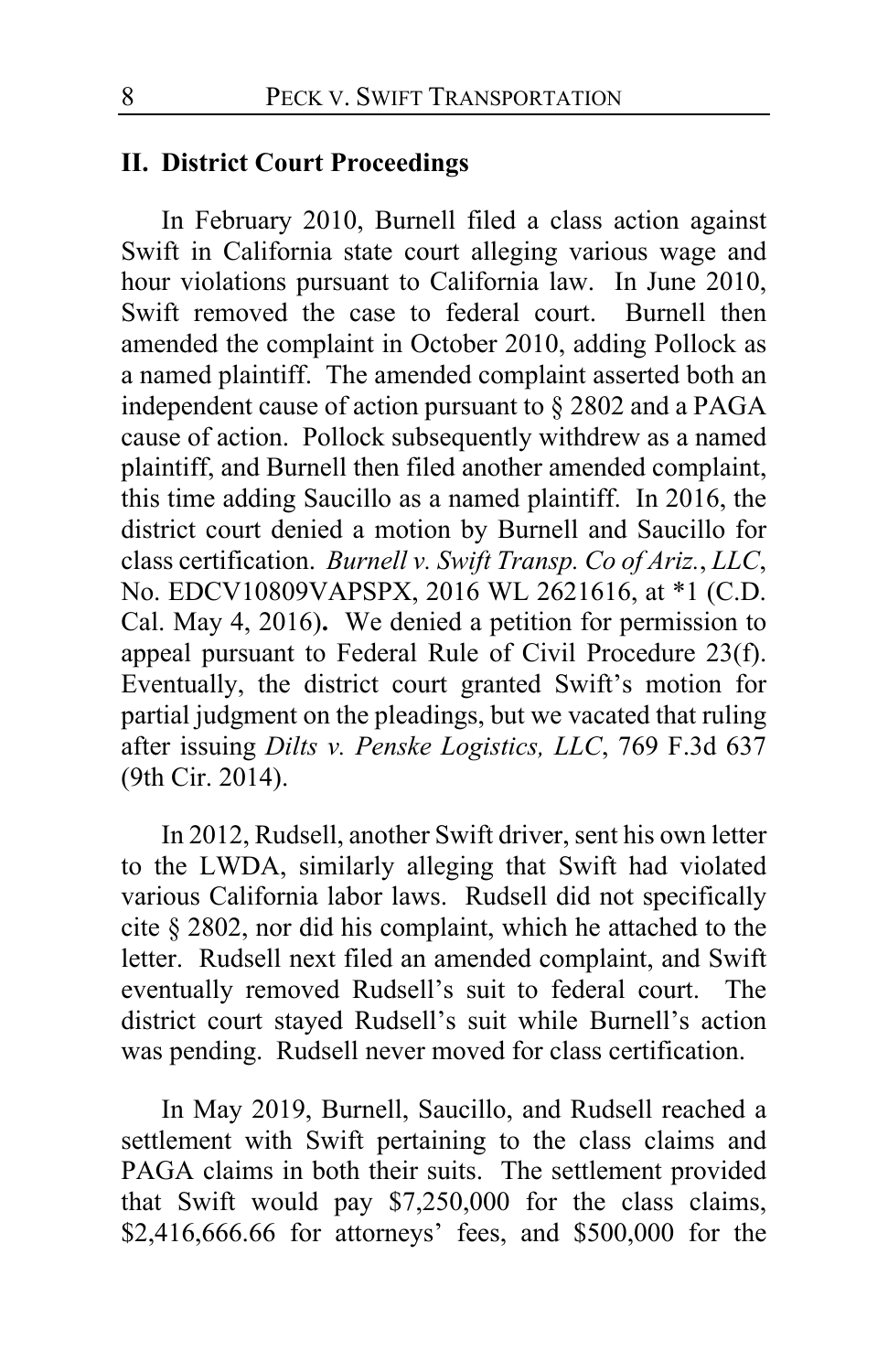PAGA claim. Pursuant to PAGA, \$375,000 (75%) would be paid to the LWDA, and \$125,000 (25%) would be paid to aggrieved employees. *See* Cal. Lab. Code § 2699(i).

Upon the instruction of the district court, Plaintiffs**[1](#page-8-0)** filed a new, consolidated complaint in June 2019. In the consolidated complaint, Plaintiffs alleged that Swift violated § 2802. Plaintiffs also asserted a PAGA cause of action that "incorporate[d] each and every one of the allegations contained in the preceding paragraphs of [the consolidated] Complaint." The parties submitted a copy of the settlement agreement to the LWDA, in accordance with PAGA. *See* Cal. Labor Code § 2699(l). The LWDA did not object to the settlement.

Peck and Mares, two Swift drivers, objected to the proposed settlement. Both Peck and Mares had filed their own suits against Swift. Peck filed a PAGA complaint in California state court, while Mares filed a class action.**[2](#page-8-1)**

Despite these objections, the district court granted final approval to the settlement agreement in January 2020. In outlining the legal standard by which to evaluate the agreement, the district court wrote:

> As previously found by this Court, the parties engaged in arm's-length, serious, informed,

<span id="page-8-0"></span>**<sup>1</sup>** On the same day that Plaintiffs filed the consolidated complaint, they also removed Burnell as a class representative. Thus, only Saucillo remained as a class representative for Burnell's suit.

<span id="page-8-1"></span>**<sup>2</sup>** The district court denied class certification and granted Swift's motion for summary judgment in Mares's case. His case is on appeal to this court, but is stayed pending the outcome of this case. *See Mares v. Swift Transp. Co., Inc.*, No. 19-55065.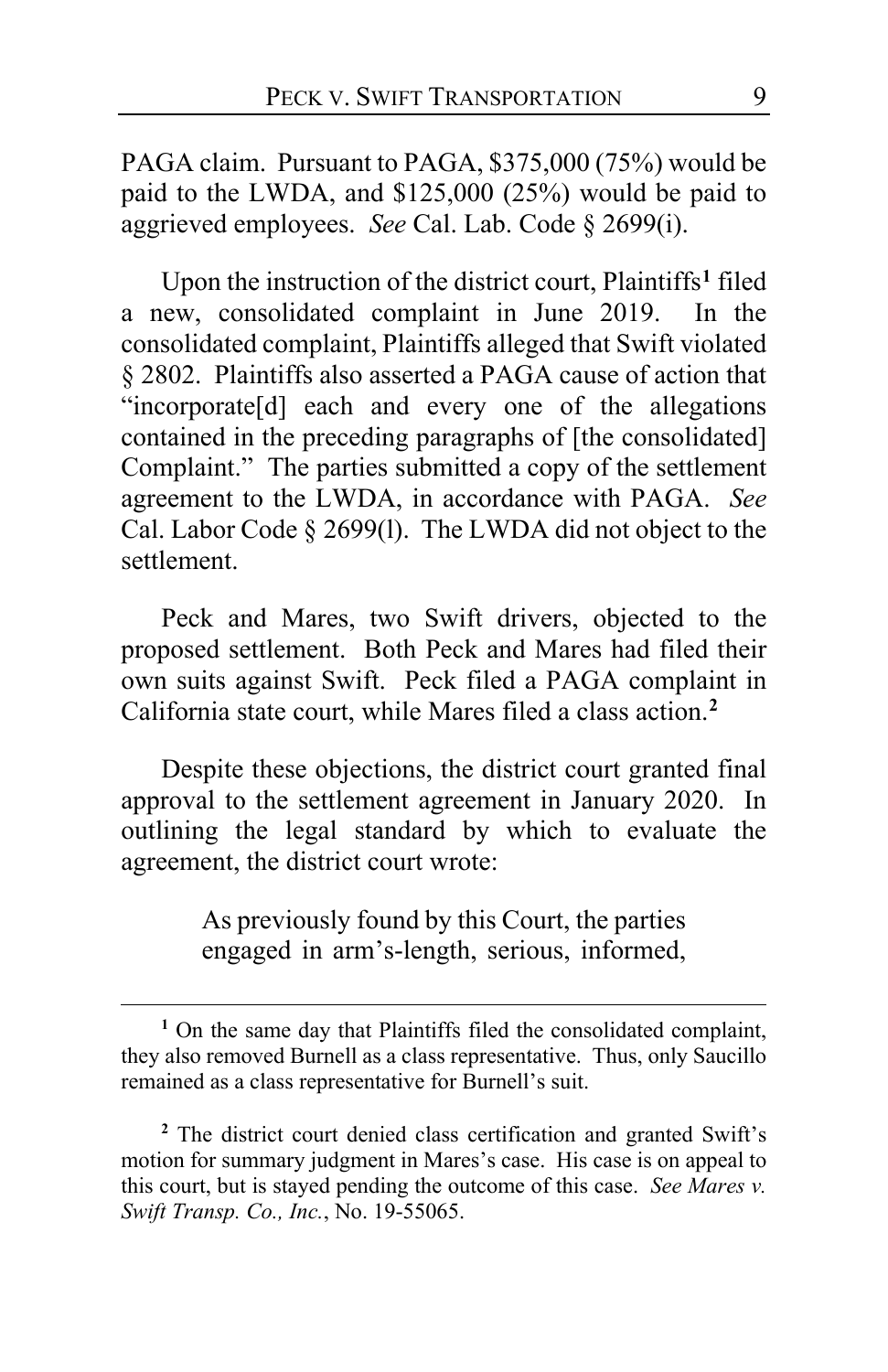and non-collusive negotiations between experienced and knowledgeable counsel. Additionally, the Settlement Agreement was reached after mediation with a neutral mediator, Mark Rudy. The Settlement Agreement is therefore presumptively the product of a non-collusive, arms-length negotiation. *See Roe v. SFBSC Management, LLC*, No. 14-cv-03616-LB, 2017 WL 4073809, at \*9 (N.D. Cal. Sept. 14, 2017) (holding that a settlement that is the product of an arm's-length negotiation "conducted by capable and experienced counsel" is presumed to be fair and reasonable); *Satchel v. Fed. Express Corp.*, No. 03-cv-2878-SI, 2007 WL 1114010, at \*4 (N.D. Cal. Apr. 13, 2007) ("The assistance of an experienced mediator in the settlement process confirms that the settlement is non-collusive."). This factor weighs in favor of approval.

(Some citations omitted.)The district court then evaluated the agreement pursuant to the eight-factor test in *Hanlon v. Chrysler Corp.*, 150 F.3d 1011, 1026 (9th Cir. 1998).**[3](#page-9-0)**

<span id="page-9-0"></span>**<sup>3</sup>** The Federal Rules of Civil Procedure were amended in 2018 to list factors a district court should consider when evaluating a class action settlement agreement. *See* Fed. R. Civ. P. 23(e)(2). Because we vacate the district court's approval of the settlement agreement in this case for reasons unrelated to the *Hanlon* or Rule 23(e)(2) factors, we need not reach the question as to how district courts should incorporate the Rule 23(e)(2) factors into their analyses. *See Campbell v. Facebook, Inc.*, 951 F.3d 1106, 1121 n.10 (9th Cir. 2020); *see also Ciuffitelli v. Deloitte & Touche LLP*, No. 3:16-CV-00580-AC, 2019 WL 6893018, at \*3 (D. Or. Nov. 26, 2019) (Acosta, M.J.), *report and recommendation*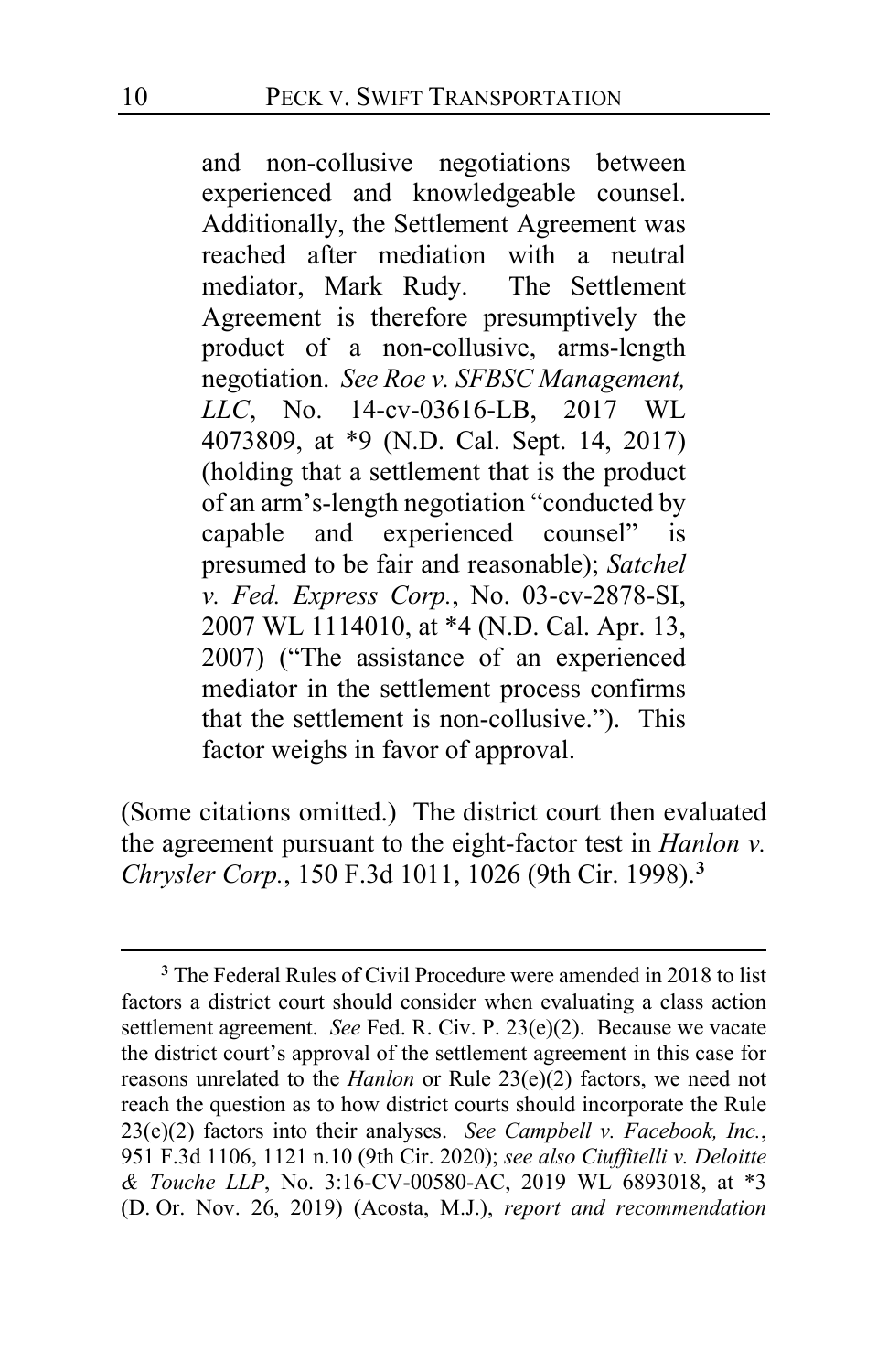The district court rejected the objections raised by Peck and Mares. Peck argued that "the class representatives lack standing to settle the PAGA clam, as they allegedly failed to exhaust certain administrative procedures before bringing the present lawsuit." The district court dismissed this argument because "'[f]ailure to exhaust administrative remedies under the PAGA is an affirmative defense subject to waiver' rather than a prerequisite to standing." (Citations omitted.)

Mares contended that the monetary award in the settlement was "inadequate for several reasons, the common theme of which is that he believes the parties' estimate of [Swift's] maximum possible exposure is too low." The district court concluded that the settlement agreement was fair and reasonable, and that the parties' calculation of Swift's possible exposure was accurate. The district court granted final approval to the settlement agreement for both the class claims and the PAGA claim, though the court reduced the attorneys' fees.

# **III. Developments on Appeal**

Peck raises his same objection on appeal, while Mares now argues that the district court applied an incorrect presumption that the settlement agreement was the product of arm's-length negotiations. Both appeals were fully briefed, oral argument was held, and both Peck's and Mares's cases were submitted in April 2021.

Approximately one month later, we decided *Magadia v. Wal-Mart Associates, Inc.*, 999 F.3d 668 (9th Cir. 2021),

*adopted*, No. 3:16-CV-00580-AC, 2019 WL 6840844 (D. Or. Dec. 16, 2019).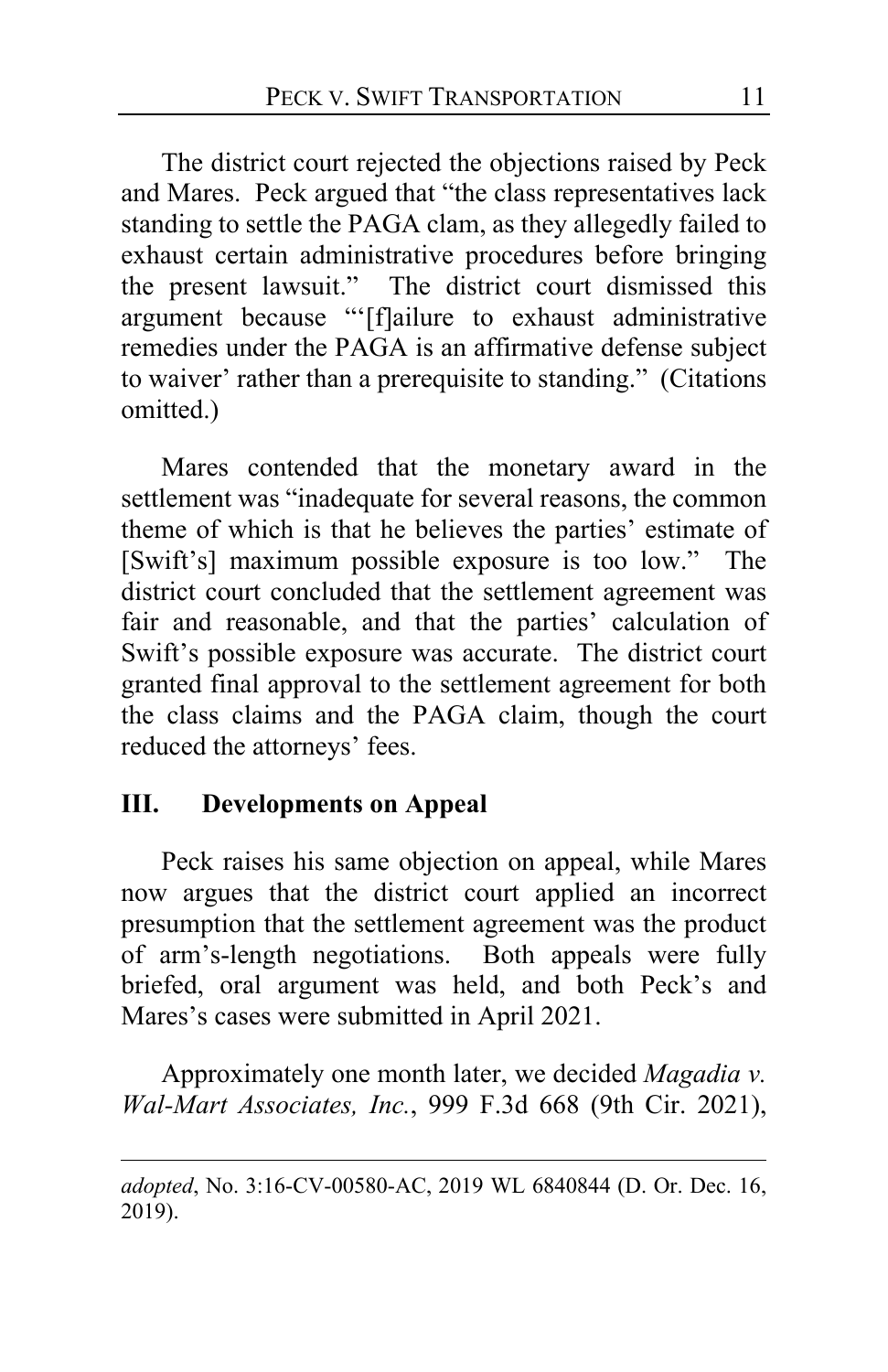which concluded that the plaintiff—Roderick Magadia— lacked Article III standing<sup>[4](#page-11-0)</sup> to bring a "meal-break claim" under PAGA "because he did not suffer an injury himself." *See id.* at 672.**[5](#page-11-1)** This conclusion flowed from *Magadia*'s core holding that plaintiffs seeking penalties under PAGA for California labor law violations must satisfy the traditional Article III standing requirement of an injury in fact. *See id.* at 678 ("[W]e hold that Magadia lacks standing to bring a PAGA claim for Walmart's meal-break violations since he himself did not suffer injury."). We noted that there is an exception to the injury-in-fact requirement for so-called *qui tam* statutes, which allow private plaintiffs to sue on behalf of the government in order to vindicate a public right even if they have not personally been injured by unlawful conduct. *Id.* at 674. *Magadia* recognized that "PAGA has several features consistent with traditional *qui tam* actions." *Id.* at 675. However, we also explained that "PAGA differs in significant respects from traditional *qui tam* statutes," *id.* at 676, and so ultimately held that PAGA was not "*qui tam* for purposes of Article III" because its features "depart from the traditional criteria of *qui tam* statutes," *id.* at 678.

<span id="page-11-0"></span>**<sup>4</sup>** Article III standing "limits the category of litigants empowered to maintain a lawsuit in federal court" to those who have suffered a judicially redressable injury. *Spokeo, Inc. v. Robins*, 578 U.S. 330, 338 (2016). Without such an injury, federal courts lack jurisdiction to entertain the plaintiff's lawsuit. *See id.*

<span id="page-11-1"></span>**<sup>5</sup>** We also held that Magadia had standing to bring "two wage statement claims" under California Labor Code § 226(a), *id.* at 678, and that "other class members who can establish  $\S 226(a)$  injuries have standing to collect damages," *id.* at 680, though we did not directly address standing under PAGA for those claims. We concluded that the wage-statement claims failed on the merits. *See id.* at 680–82.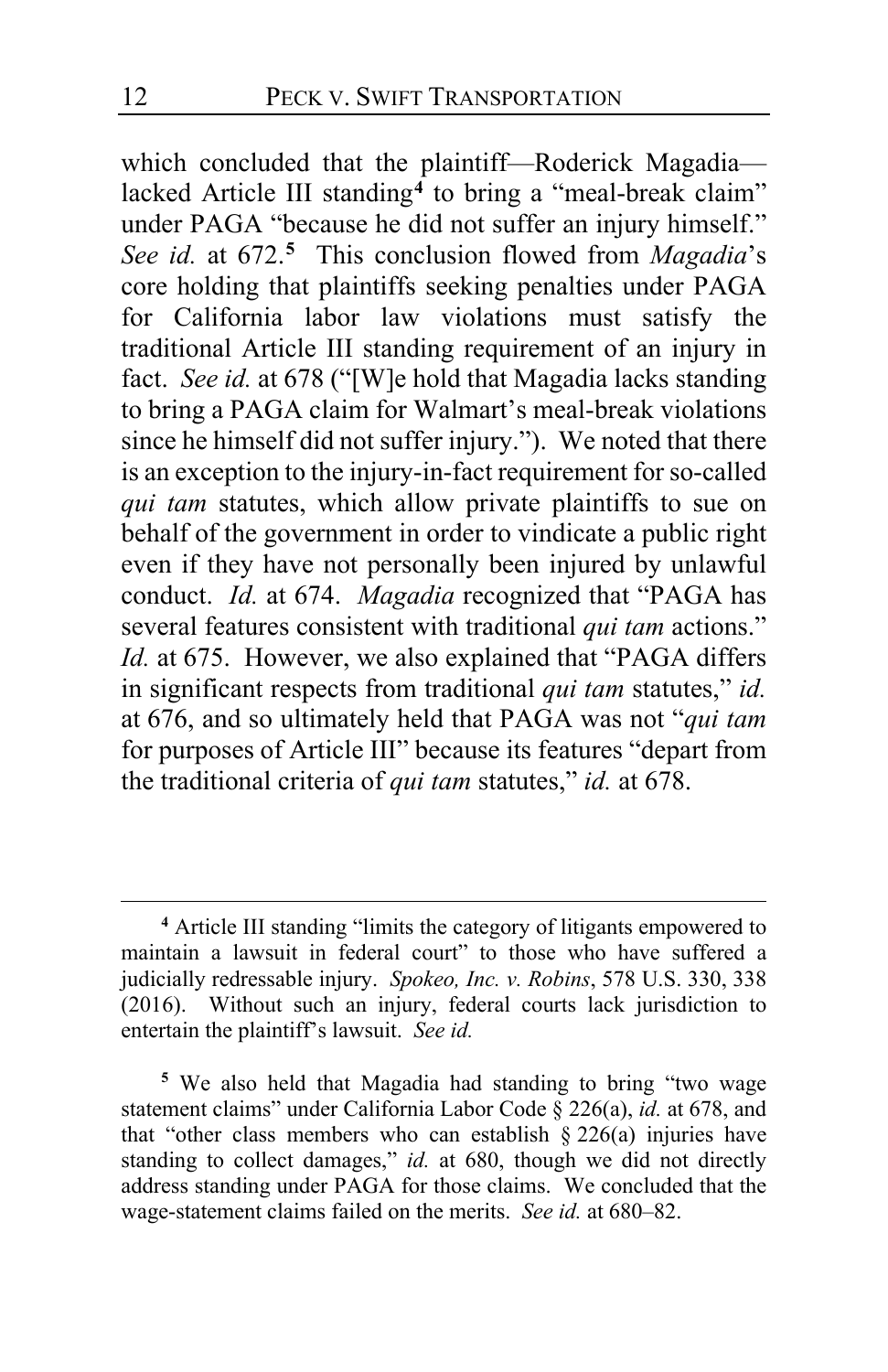After this decision was filed, we directed the parties to file supplemental briefs addressing *Magadia*'s impact with respect to Plaintiffs' standing to sue under PAGA. We also asked for a discussion of the following issues:

> [T]he parties shall give their views as to whether Plaintiffs-Appellees suffered an injury in fact, and whether that injury in fact gives Plaintiffs-Appellees the ability to seek relief on behalf of other current or former employees in light of our previous holding that a PAGA claim cannot be brought as a class action under the Class Action Fairness Act. The parties shall also give their views as to whether the current and former employees, on whose behalf the Plaintiffs-Appellees filed their PAGA action, have also suffered an injury in fact in light of the language in Section  $2699(g)(1)$  of the California Labor Code providing that a PAGA plaintiff may recover the civil penalty in a civil action "filed on behalf of himself or herself and other current or former employees against whom one or more of the alleged violations was committed," and the language in in Section 2699(i) providing that 25 percent of the civil penalties recovered are allocation "to the aggrieved employees." Finally, the parties shall address whether current and former employees who may receive part of the penalties recovered must themselves have Article III standing, given that such employees are not parties before the court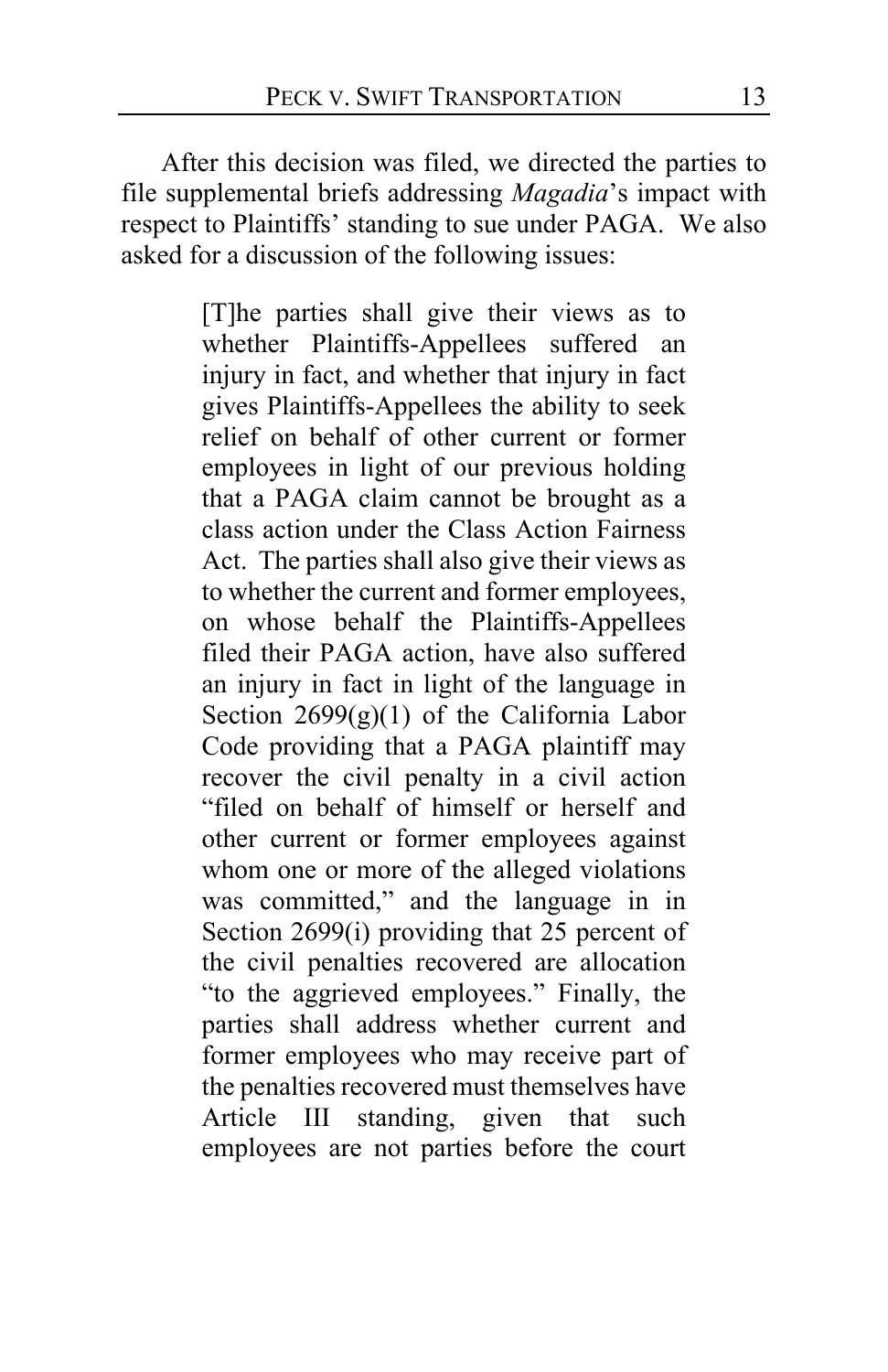because a PAGA claim cannot be brought as a class action.

#### (Cleaned up.)

We have reviewed the parties' supplemental briefs, as well as the parties' letters directing us to additional, recent authorities. For the reasons given in Part I of our discussion below, we conclude that we have no occasion to reach many of these issues.

#### **DISCUSSION**

The cases before us include both a class action and a representative PAGA action. As explained below, these two actions are distinct, with different parties and procedures. Consequently, we address each action separately.

### **I. Objections to the PAGA Settlement**

In renewing his objection to the district court's approval of the PAGA portion of the settlement, Peck identifies three potential errors made by the district court: (1) Rudsell and Saucillo lack standing to enter into the PAGA settlement because they allegedly did not ask the LWDA to investigate a potential § 2802 violation; (2) the PAGA release is overbroad; and (3) the \$500,000 PAGA penalty is too small.<sup>[6](#page-13-0)</sup> Swift counters that Peck lacks standing to object to such a settlement, and that Peck may not appeal the settlement in any event because he is a non-party to the

<span id="page-13-0"></span>**<sup>6</sup>** Peck also argues that the district "court did not respond to Peck's objections," which he contends is an abuse of discretion. Peck's argument on this topic is extremely brief and only references the same issues noted above.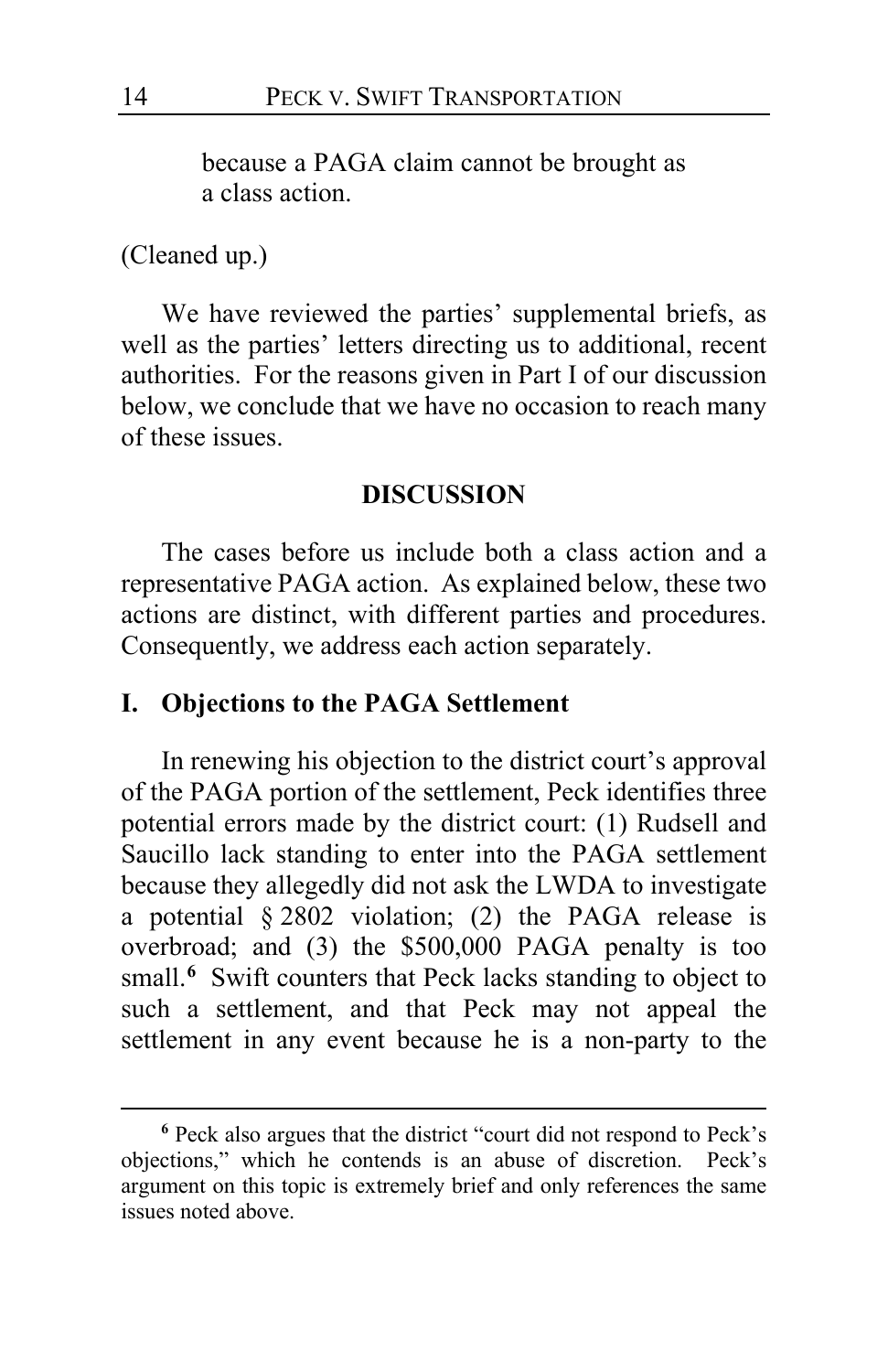underlying litigation. We agree with the latter contention, and so we must dismiss Peck's appeal.

# **A. Right to Appeal a PAGA Settlement**

The PAGA claim before us was brought by two private plaintiffs, Saucillo and Rudsell. Although Peck brought his own PAGA claim in a different case, he is not a party to the PAGA action here. "The rule that only parties to a lawsuit, or those that properly become parties, may appeal an adverse judgment, is well settled," and so Peck has failed to show that he has any right to appeal the district court's approval of the PAGA settlement here. *United States ex rel. Alexander Volkhoff, LLC v. Janssen Pharmaceutica N.V.*, 945 F.3d 1237, 1241 (9th Cir. 2020) (quoting *Marino v. Ortiz*, 484 U.S. 301, 304 (1988) (per curiam)); *see also* Fed. R. App. P. 3(c)(1)(A) (notice of appeal must "specify the *party* or *parties* taking the appeal" (emphasis added)).

Peck raises several arguments as to why he may appeal the PAGA settlement anyway. None of them has merit. First, he argues that because he is a class member of the class action, he may also object to the PAGA action. However, as indicated above, a PAGA action is distinct from a class action. A class member may appeal from approval of a class-action settlement, because he "has an interest in the settlement" and the "legal rights he seeks to raise are his own." *Devlin v. Scardelletti*, 536 U.S. 1, 6–7 (2002). "But a representative action under PAGA is not a class action. There is no individual component to a PAGA action because *every* PAGA action is a representative action on behalf of the state. Plaintiffs may bring a PAGA claim *only* as the state's designated proxy . . . ." *Kim v. Reins Int'l Cal., Inc.*, 459 P.3d 1123, 1130–31 (Cal. 2020) (cleaned up); *see also Canela v. Costco Wholesale Corp.*, 971 F.3d 845, 851, 856 (9th Cir. 2020) (stating that "PAGA causes of action [are]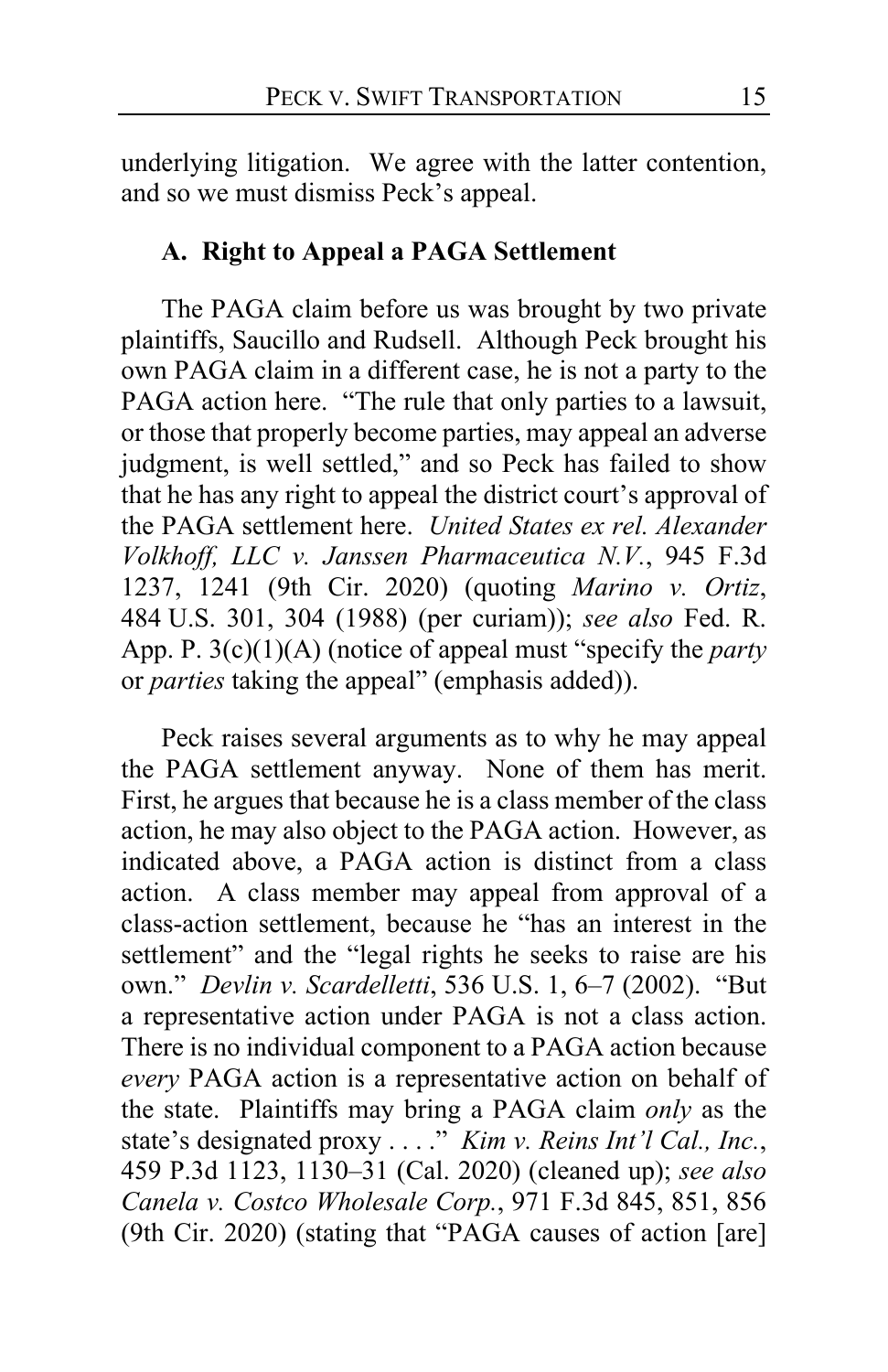nothing like Rule 23 class actions," and holding that in a PAGA suit, "an aggrieved employee[] has no individual claim of her own and is not seeking individual relief").

To put a finer point on it:

Nonnamed class members are parties to [class action] proceedings in the sense of being bound by the settlement. It is this feature of class action litigation that requires that class members be allowed to appeal the approval of a settlement when they have objected at the fairness hearing. To hold otherwise would deprive nonnamed class members of the power to preserve their *own* interests in a settlement that will ultimately bind them, despite their expressed objections before the trial court.

*Devlin*, 536 U.S. at 10 (emphasis added).

Conversely, while "a judgment from a PAGA suit binds all those, including nonparty aggrieved employees, who would be bound by a judgment in an action brought by the government . . . without an opportunity to opt out," that preclusive effect extends only to an employee's ability to seek "civil penalties" under PAGA. *Canela*, 971 F.3d at 851 (citations and internal quotation marks omitted). "[U]nlike class action judgments that preclude all claims the class could have brought under traditional res judicata principles, employees [precluded from bringing a PAGA claim] retain all rights to pursue or recover other remedies available under state or federal law." *Id.* (citations and internal quotation marks omitted). That is consistent with PAGA's "remedial scheme," which is "different" than a class action: while class actions typically seek compensation for individual wrongs,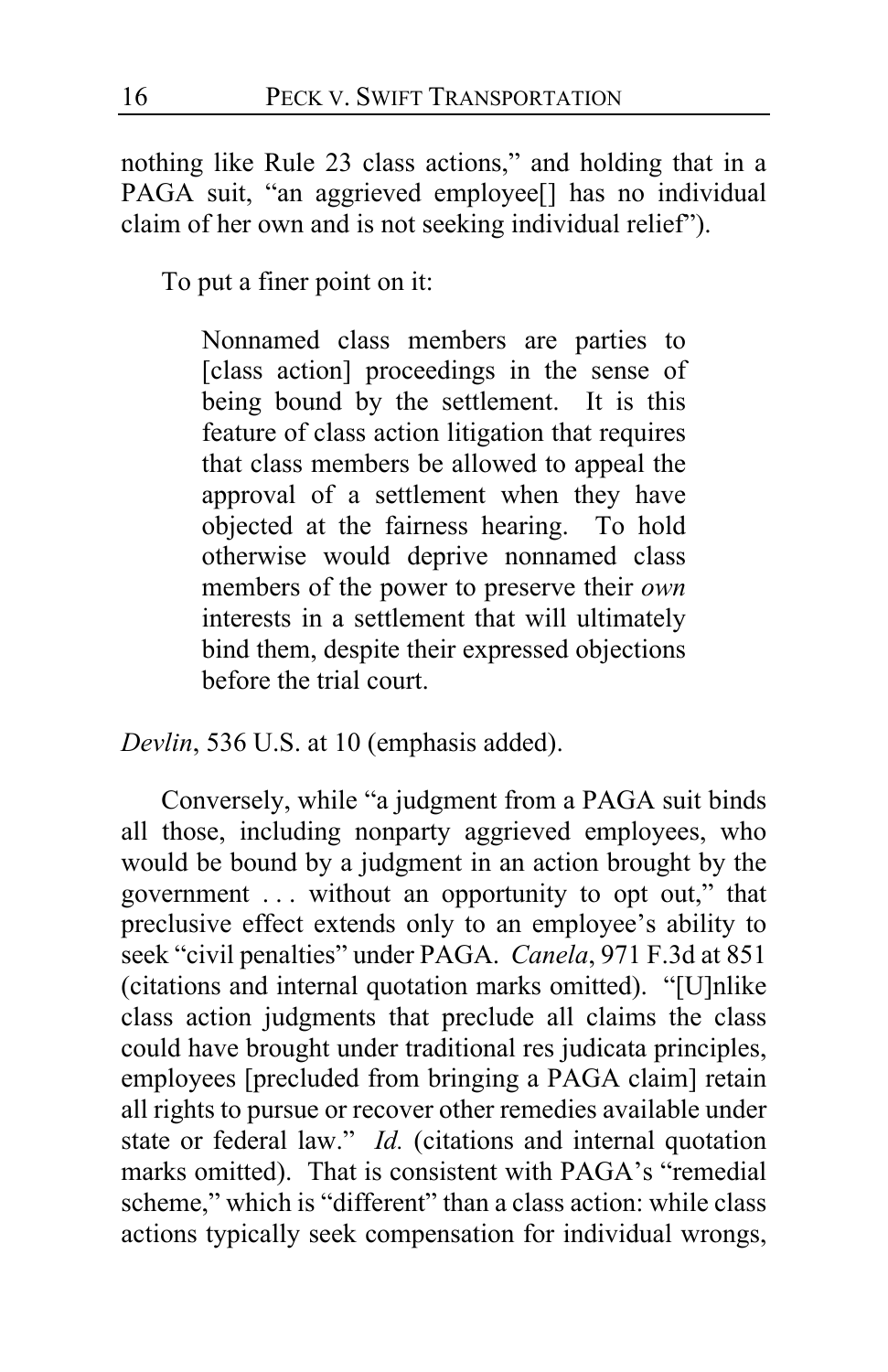PAGA is a delegation of California's power to enforce its labor laws to private parties. *Id.* at 852; *accord Iskanian v. CLS Transportation Los Angeles, LLC*, 327 P.3d 129, 147 (Cal. 2014) (citing *Arias v. Superior Court*, 209 P.3d 923, 933 (Cal. 2009)); *Robinson v. S. Ctys. Oil Co.*, 267 Cal. Rptr. 3d 633, 637–38 (Cal. Ct. App. 2020). Because they have no comparable individual stake, objectors to a PAGA settlement are not "parties" to a PAGA suit in the same sense that absent class members are "parties" to a class action.

Relatedly, Peck argues that he may appeal because he may be entitled to some part of the PAGA award as an aggrieved employee. This argument also fails. The fact that Peck may ultimately receive a portion of the PAGA settlement does not make him a party to the lawsuit. Analogously, in class action settlements, "Federal district courts often dispose of . . . unclaimed [funds] by making what are known as *cy pres* distributions," *Klier v. Elf Atochem N. Am., Inc.*, 658 F.3d 468, 473 (5th Cir. 2011), which generally go to charitable organizations. *See, e.g.*, *In re Google Inc. St. View Elec. Commc'ns Litig.*, — F.4th —, 2021 WL 6111383, at \*6 (9th Cir. 2021); *Lane v. Facebook, Inc.*, 696 F.3d 811, 822 (9th Cir. 2012). In such cases, proceeds from the settlement go "to a third party," *Klier*, 658 F.3d at 475, not to the named plaintiffs or absent class members who are parties to the underlying litigation.

Moreover, a PAGA action has "no individual component." *Kim*, 459 P.3d at 1131; *see also Canela*, 971 F.3d at 852 (describing civil penalties allocated to aggrieved employees as an incentive to bring an enforcement suit, and not as restitution for harm suffered).The aggrieved employees' 25% portion of the PAGA proceeds "is not restitution for wrongs done to members of the class" but is instead "an incentive to perform a service to the state."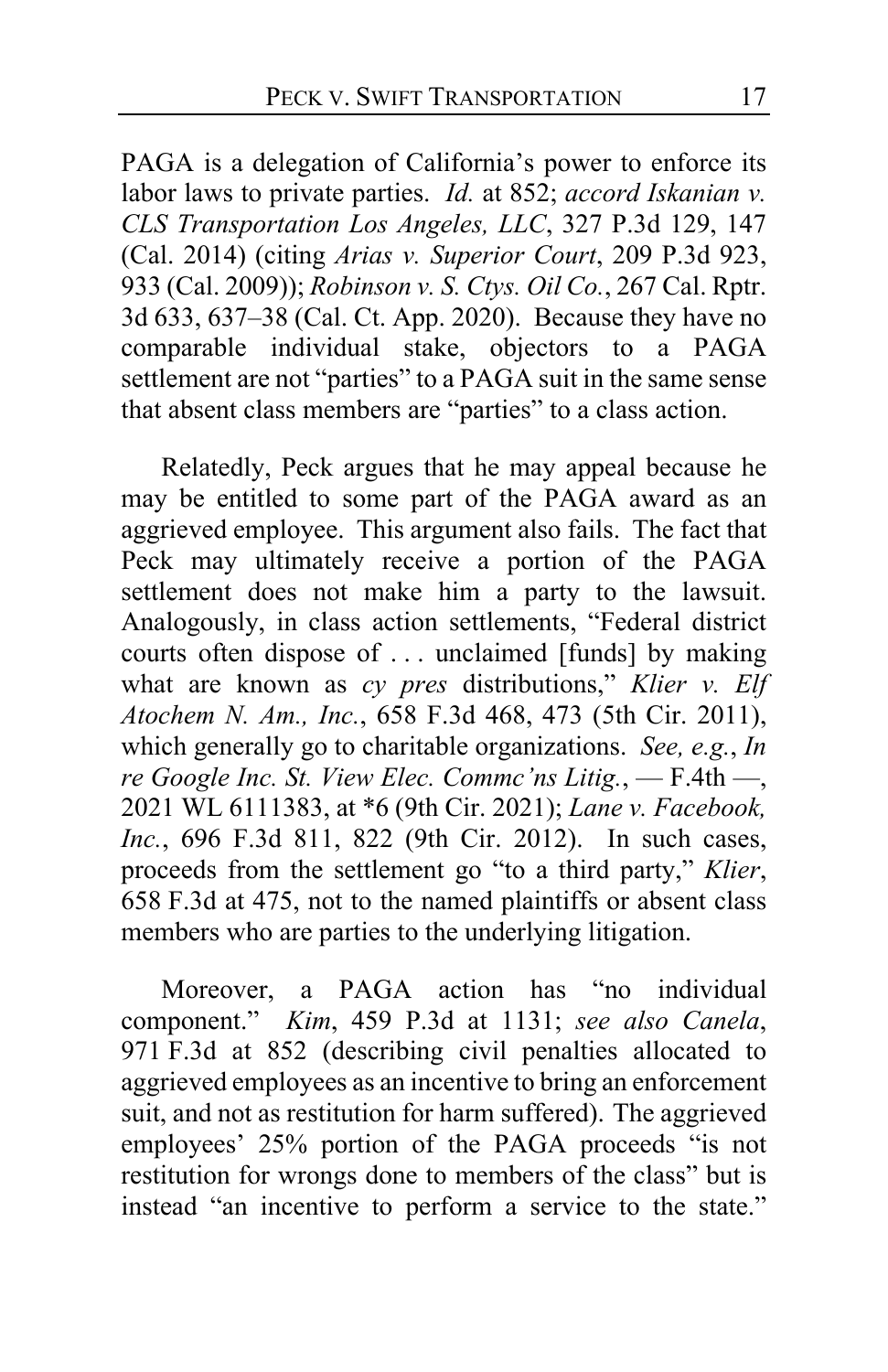*Canela*, 971 F.3d at 852 (citation and internal quotation marks omitted); *see also Magadia*, 999 F.3d at 675 (noting that "a PAGA plaintiff must give the 'lion's share' (75%) of the civil penalties recovered to the LWDA" (citing Cal. Lab. Code  $\S$  2699(i))). In other words, Peck does not receive a portion of the PAGA settlement because of any injury, but instead because the California legislature made a policy choice that the bounty that normally serves as the incentive for the plaintiff to bring the suit should instead be shared with all aggrieved employees.

We do not view this reasoning as inconsistent with statements in *Magadia* suggesting that "PAGA . . . creates an interest in penalties, not only for California and the plaintiff employee, but for nonparty employees as well," and disagreeing with "the notion that the aggrieved employee is solely stepping into the shoes of the State rather than also vindicating the interests of other aggrieved employees." 999 F.3d at 676–77. *Magadia* addressed the narrow question of whether PAGA "hew[ed] closely to the traditional scope of a *qui tam* action . . . under Article III," thereby allowing an "uninjured plaintiff to maintain suit" in federal court. *Id.* at 675. More precisely, *Magadia* was concerned with whether "PAGA's features diverge from" a specific "assignment theory of *qui tam* injury" articulated by the Supreme Court in *Vermont Agency of Nat. Res. v. U.S. ex rel. Stevens*, 529 U.S. 765, 773 (2000). 999 F.3d at 678. That is an altogether different inquiry than whether Peck's right to share in settlement proceeds makes him an actual party to the underlying PAGA suit. *Cf. Johnson v. Maxim Healthcare Servs., Inc.*, 281 Cal.Rptr.3d 478, 484 & n.4 (Cal. Ct. App. 2021) (holding that *Magadia* was "not instructive" on PAGA standing question because it addressed only "standing under Article III of the United States Constitution and does not address *Kim* whatsoever").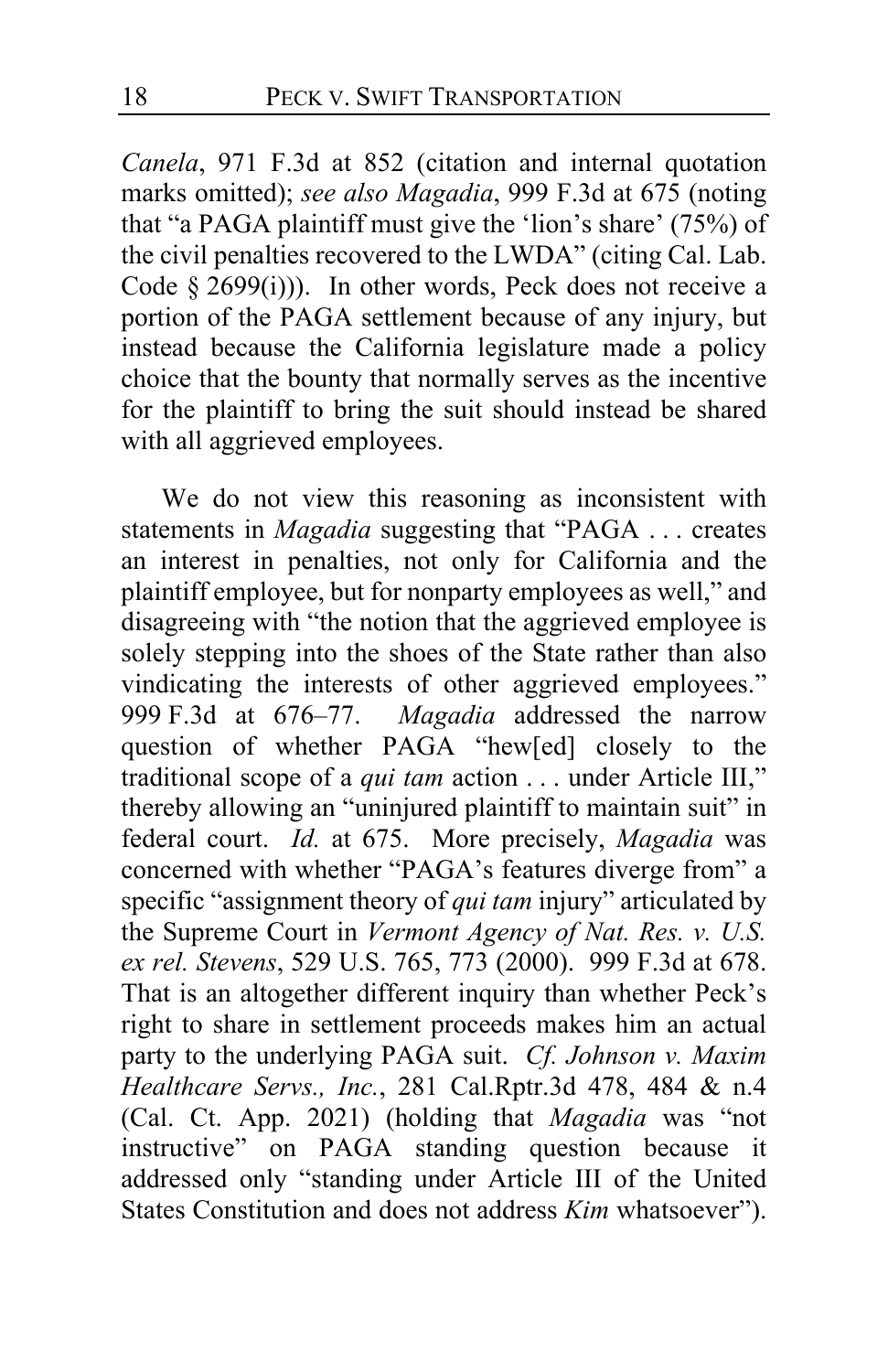Indeed, *Magadia* expressly distinguished itself from other Ninth Circuit cases on these grounds. *See* 999 F.3d at 678 n.6. In any event, as discussed above, the fact that Peck might have some interest in the outcome of Saucillo's and Rudsell's PAGA lawsuit does not make him a "party" to that suit.

Finally, Peck argues that his separately filed PAGA action gives him standing to object and to appeal in Saucillo's and Rudsell's case. But maintaining a parallel action does not change the fact that Peck is not a party to the PAGA lawsuit brought by Saucillo and Rudsell. *See Kim*, 459 P.3d at 1130 ("[A] PAGA claim is an enforcement action between the LWDA and the employer, with the PAGA plaintiff acting on behalf of the government.").

### **B. Conclusion**

Because Peck lacks the right to appeal the PAGA settlement, we dismiss his appeal and do not consider whether the district court erred in approving the PAGA settlement. *See Baranowicz v. Comm'r of Internal Revenue*, 432 F.3d 972, 976 (9th Cir. 2005). Two final observations are warranted. First, Peck did not move to intervene in the cases before us. *See* Fed. R. Civ. P. 24. Consequently, we do not address whether he could have been permitted to intervene, raise objections to the PAGA settlement, and then pursue those objections on appeal. *Cf. Uribe v. Crown Bldg. Maint. Co.*, 285 Cal. Rptr. 3d 759, 770 (Cal. Ct. App. 2021), *as modified* (Oct. 26, 2021). Second, we have occasionally allowed a non-party to appeal when "exceptional circumstances" warrant a departure from this general rule. *Volokh*, 945 F.3d at 1241 (citation omitted). "We have allowed such an appeal only when (1) the appellant, though not a party, participated in the district court proceedings, and (2) the equities of the case weigh in favor of hearing the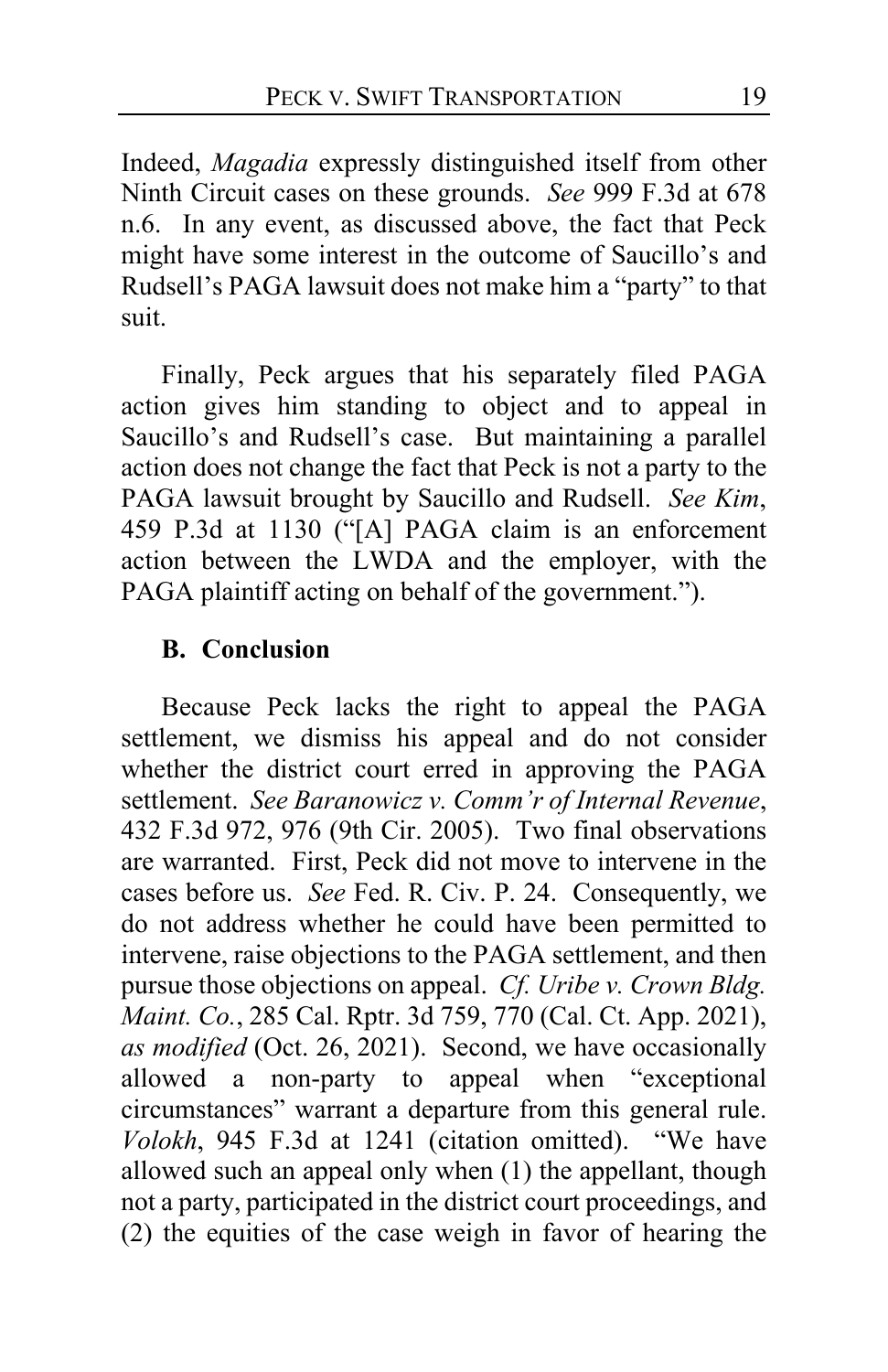appeal." *Id.* (quoting *Hilao v. Estate of Marcos*, 393 F.3d 987, 992 (9th Cir. 2004)); *see, e.g.*, *Citibank Int'l v. Collier-Traino, Inc.*, 809 F.2d 1438, 1441 (9th Cir. 1987) (declining to apply this exception because appellant's "prejudgment activity . . . was nonexistent"). Peck does not argue that this exception applies here, and so we express no opinion on whether a PAGA settlement objector could invoke it in an appropriate appeal.

# **II. Correct Legal Standard for the Class Action Settlement**

"We review a district court's approval of a class action settlement for clear abuse of discretion. Such review is extremely limited, and we will affirm if the district judge applies the proper legal standard and his findings of fact are not clearly erroneous." *In re Bluetooth Headset Prod. Liab. Litig.*, 654 F.3d 935, 940 (9th Cir. 2011) (internal citation and quotation marks omitted). However, "[a]pplying the incorrect legal standard is an abuse of discretion." *Manufactured Home Cmtys. Inc. v. City of San Jose*, 420 F.3d 1022, 1037 (9th Cir. 2005); *see also Campbell v. Facebook, Inc.*, 951 F.3d 1106, 1121 (9th Cir. 2020) ("A district court clearly abuses its discretion by either failing to apply the correct legal standard or by making clearly erroneous factual determinations.").

To the district court, Mares objected to the size of settlement for the class claims, believing that it was inadequate. Mares does not renew his same objections on appeal. Instead, he now argues that "the district court erroneously applied a presumption of fairness." Mares contends that because the district court approved the settlement before certifying a class, the court should have applied a heightened standard of review, in line with our decision in *Roes, 1–2 v. SFBSC Mgmt., LLC*, 944 F.3d 1035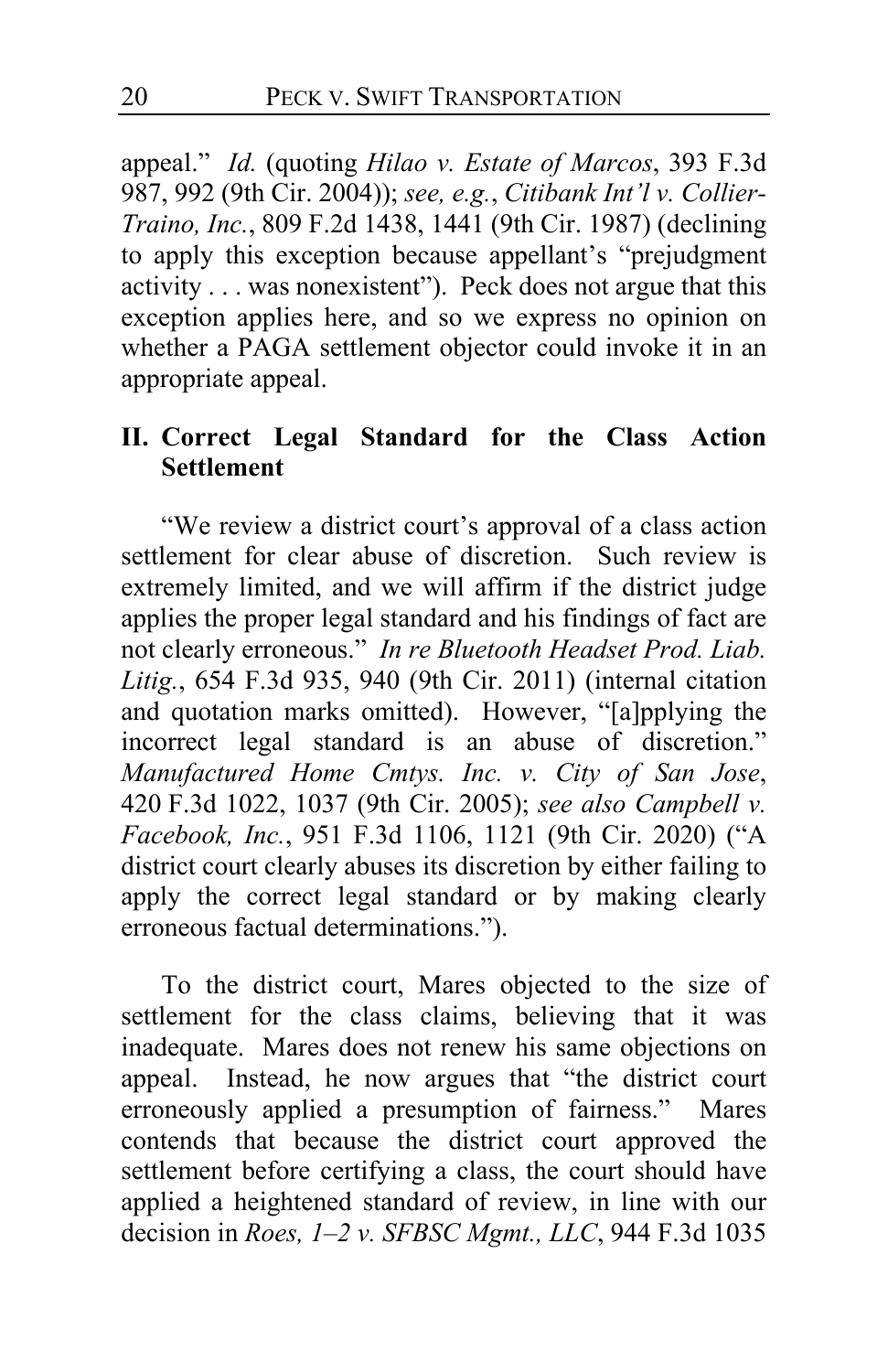(9th Cir. 2019). Mares additionally highlights what he believes are six signs of self-interest on the part of Plaintiffs and Swift.

# **A. Waiver**

Swift first argues that we cannot reach the merits of Mares's objection because he did not raise such an objection in the district court. Generally, an objector to a class action settlement must raise an issue before the district court if he or she wishes to preserve it for appeal. *See Devlin*, 536 U.S. at 9. However, "[s]uch waiver is a discretionary, not jurisdictional, determination. We may consider issues not presented to the district court, although we are not required to do so." *In re Mercury Interactive Corp. Sec. Litig.*, 618 F.3d 988, 992 (9th Cir. 2010) (internal citation omitted).

Mares concedes that he did not raise this particular objection to the district court, but he argues that "he could not pre-object" to the district court employing the incorrect legal standard. In other words, Mares believes that an objector cannot waive an objection to the district court's application of an incorrect legal standard. For support, Mares highlights the following passage from the Newberg treatise on class actions:

> The sole exception to the requirement that only issues raised below may be appealed is that issues that surface for the first time in the court's final order may be appealed even if they were not the basis for an objection. For example, if the trial court applied the wrong legal standard in granting final approval or made some other error that had not existed prior to the objection deadline, the waiver doctrine does not apply. Because the issue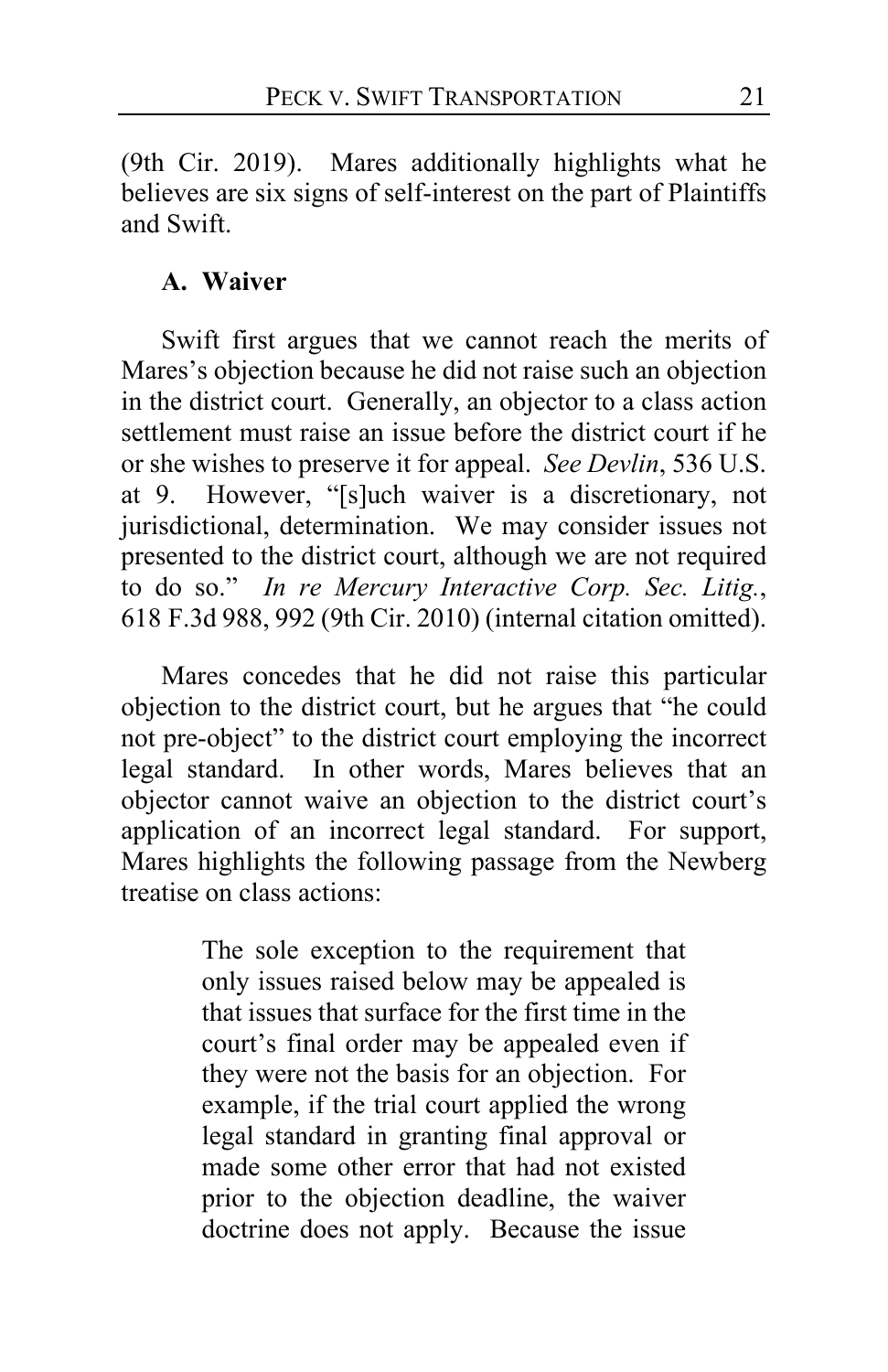was not available to be objected to until final judgment, the parties and objectors did not "waive" objections by not objecting prior to that time.

4 Newberg on Class Actions § 14:18 (5th ed.).

We do not adopt this language verbatim.**[7](#page-21-0)** However, we agree that when "the district court considered [an] issue" in its final order approving a class action settlement, the issue is "not waived on appeal" even if no objector to the settlement raised that issue to the district court.**[8](#page-21-1)** *JL Beverage Co., LLC v. Jim Beam Brands Co.*, 828 F.3d 1098, 1108 (9th Cir. 2016) (citing *Cmty. House, Inc. v. City of Boise*, 490 F.3d 1041, 1054 (9th Cir. 2007)); *see also Thompson v. Runnels*, 705 F.3d 1089, 1098 (9th Cir. 2013) ("[W]e have the authority to identify and apply the correct legal standard, whether argued by the parties or not."). In other words, an objector need not be an oracle and predict issues that will arise for the first time in the district court's final order.

<span id="page-21-1"></span>**<sup>8</sup>** For judicial efficiency, an objector might raise such an issue in a motion pursuant to Federal Rules of Civil Procedure 59(e) or 60(b), but such actions are not necessary to preserve the issue for appeal.

<span id="page-21-0"></span>**<sup>7</sup>** Specifically, it is unclear that the Newberg treatise is correct in referring to "issues that surface for the first time in the [district] court's final order" as the "sole exception" to ordinary waiver principles in this context. *Id.* Our cases suggest other exceptions may exist. *See, e.g.*, *United States v. Northrop Corp.*, 59 F.3d 953, 957 n.2 (9th Cir. 1995) ("[E]ven if the precise issue we face has been raised for the first time on appeal, the waiver rule is not one of jurisdiction, but discretion. We can exercise that discretion to consider a purely legal question when the record relevant to the matter is fully developed." (citations omitted)).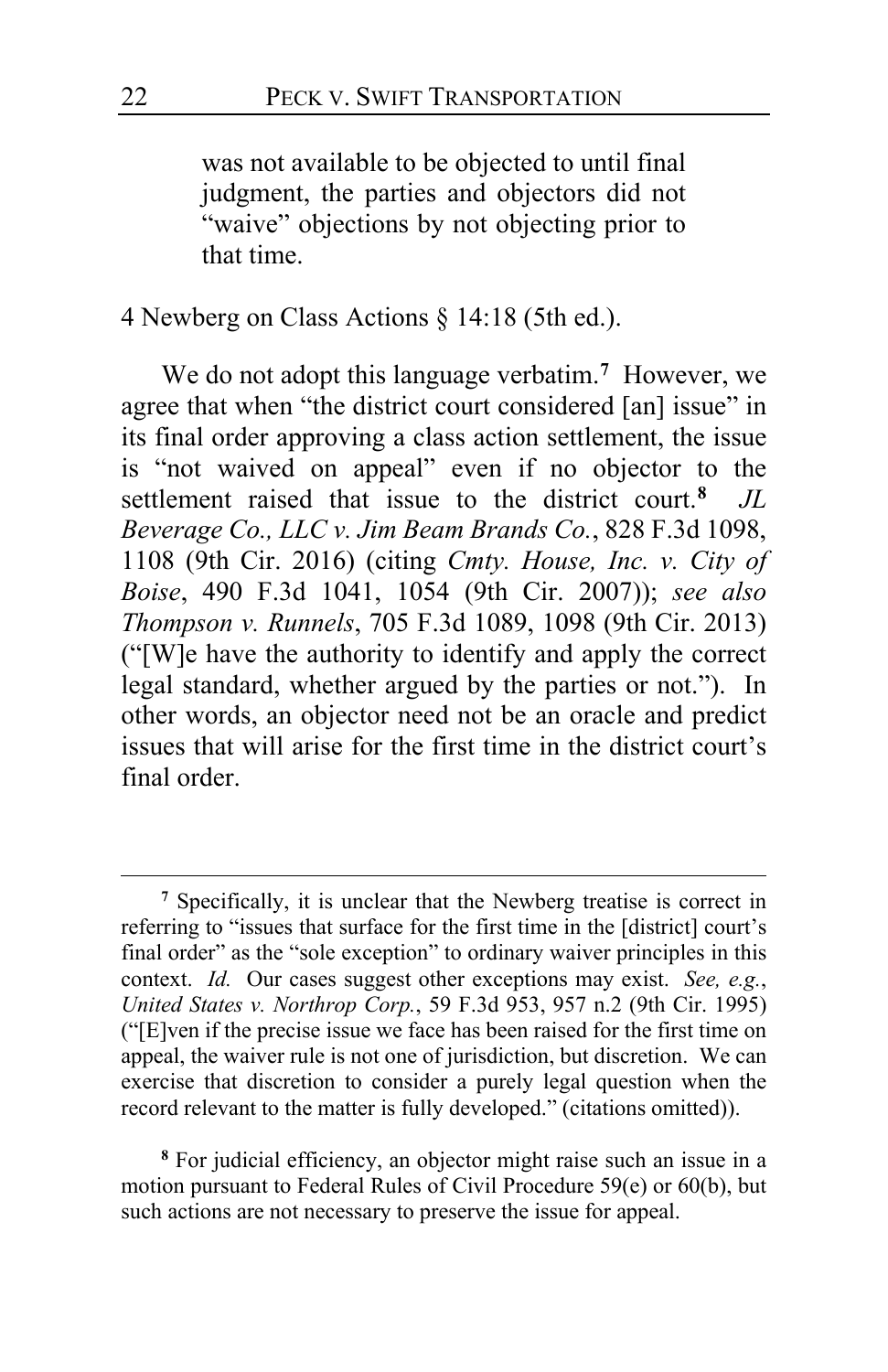The district court's order granting preliminary approval to the settlement agreement noted that the negotiations were conducted at "arms-length." However, the district court did not state in its preliminary approval order that it was applying a presumption that the agreement was noncollusive. The district court did use such language in its order granting final approval. Because the district court did not apply the presumption before its final order, Mares had no reason to make the objection he now makes on appeal. Therefore, Mares did not (and could not) waive his objection to the legal standard employed by the district court in its final order.

# **B. The District Court's Legal Standard**

In *Roes*, the district court approved a settlement "in the absence of a certified class." 944 F.3d at 1039. On appeal, objectors to the settlement "contend[ed] that the district court was required to, but did not, apply heightened scrutiny of the settlement after being faced with several indicia of collusion." *Id.* at 1048. We held that "[w]here . . . the parties negotiate a settlement agreement before the class has been certified, settlement approval requires a higher standard of fairness and a more probing inquiry than may normally be required under Rule 23(e)." *Id.* (citation and internal quotation marks omitted). We did not announce a new rule in *Roes*, but rather reiterated a number of our previous holdings. *See Lane v. Facebook, Inc.*, 696 F.3d 811, 819 (9th Cir. 2012); *Dennis v. Kellogg Co.*, 697 F.3d 858, 864 (9th Cir. 2012); *Bluetooth*, 654 F.3d at 946; *Hanlon*, 150 F.3d at 1026. In *Roes*, we noted that we had adopted this rule "to ensure that class representatives and their counsel do not secure a disproportionate benefit at the expense of the unnamed plaintiffs who class counsel had a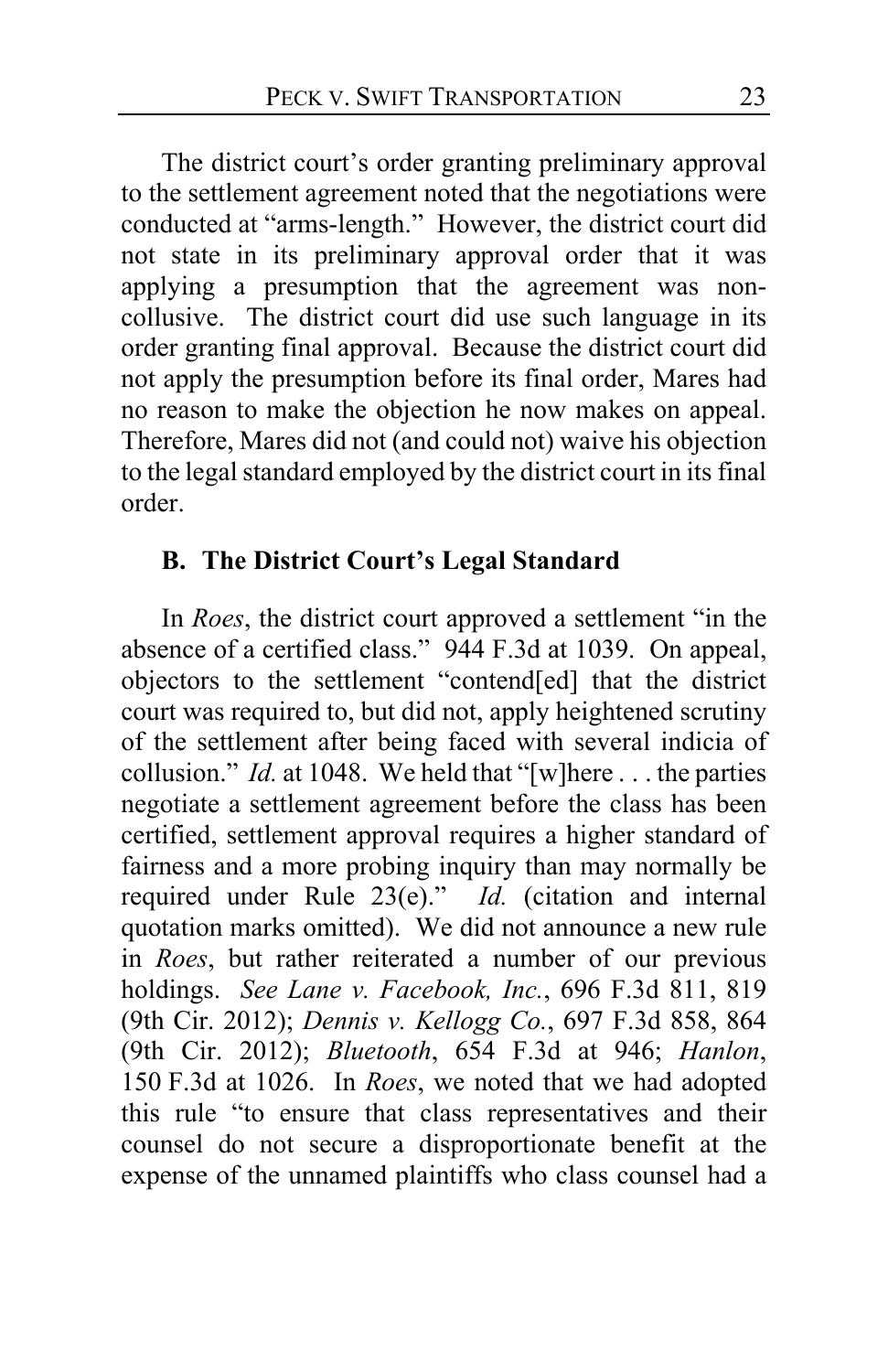duty to represent." *Roes*, 944 F.3d at 1049 (quoting *Lane*, 696 F.3d at 819) (some internal quotation marks omitted).

We specifically critiqued the language employed by the district court in *Roes*:

> Nowhere in the final approval order, however, did the district court cite or otherwise acknowledge our longstanding precedent requiring a heightened fairness inquiry prior to class certification. To the contrary, the district court declared that, "[w]here a settlement is the product of armslength negotiations conducted by capable and experienced counsel, the court begins its analysis with a *presumption that the settlement is fair and reasonable*." (Emphasis added.) But such a presumption of fairness is not supported by our precedent, and the district court cites no Ninth Circuit case which adopted this standard. Particularly in light of the fact that we not only have never endorsed applying a broad presumption of fairness, but have actually required that courts do the opposite—by employing extra caution and more rigorous scrutiny—when it comes to settlements negotiated prior to class certification, the district court's declaration that a presumption of fairness applied was erroneous, a misstatement of the applicable legal standard which governs analysis of the fairness of the settlement.

*Id.* at 1048. Because the *Roes* district court both "misstate[d] the legal standard" and "failed to apply the correct legal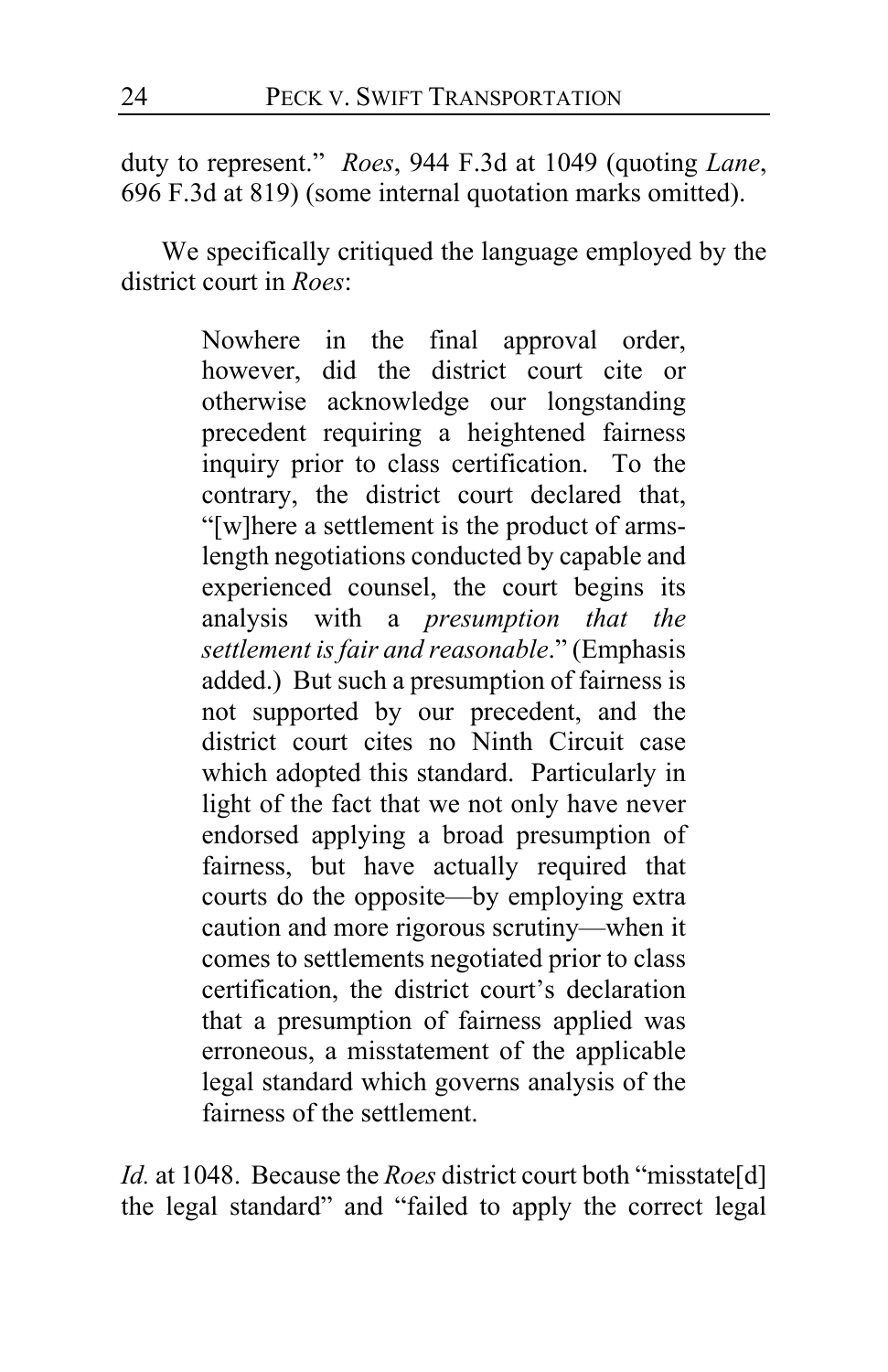standard and to conduct the searching inquiry required," based on the record, we concluded that the district court abused its discretion. *Id.***[9](#page-24-0)** We then vacated the district court's approval of the settlement and "le[ft] the final fairness determination to the district court after an opportunity to apply the appropriate heightened review and further develop the record." *Id.* at 1050.

The district court here stated:

As previously found by this Court, the parties engaged in arm's-length, serious, informed, and non-collusive negotiations between experienced and knowledgeable counsel. Additionally, the Settlement Agreement was reached after mediation with a neutral mediator, Mark Rudy. The Settlement Agreement is therefore presumptively the product of a non-collusive, arms-length negotiation. *See Roe v. SFBSC Management, LLC*, No. 14-cv-03616-LB, 2017 WL 4073809, at \*9 (N.D. Cal. Sept. 14, 2017) (holding that a settlement that is the product of an arm's-length negotiation "conducted by capable and experienced counsel" is presumed to be fair and reasonable) . . . .

(Some citations omitted.) The district court not only applied the same presumption that we reversed in *Roes*, but it

<span id="page-24-0"></span>**<sup>9</sup>** In *Roes*, we also "identif[ied] several aspects of the settlement that in our view cast serious doubt on whether the settlements me[t] the applicable fairness standard." 944 F.3d at 1050. Those possible signs of unfairness added support to our decision to vacate approval of the district court's settlement, but application of an incorrect legal standard alone constitutes an abuse of discretion. *See Campbell*, 951 F.3d at 1121.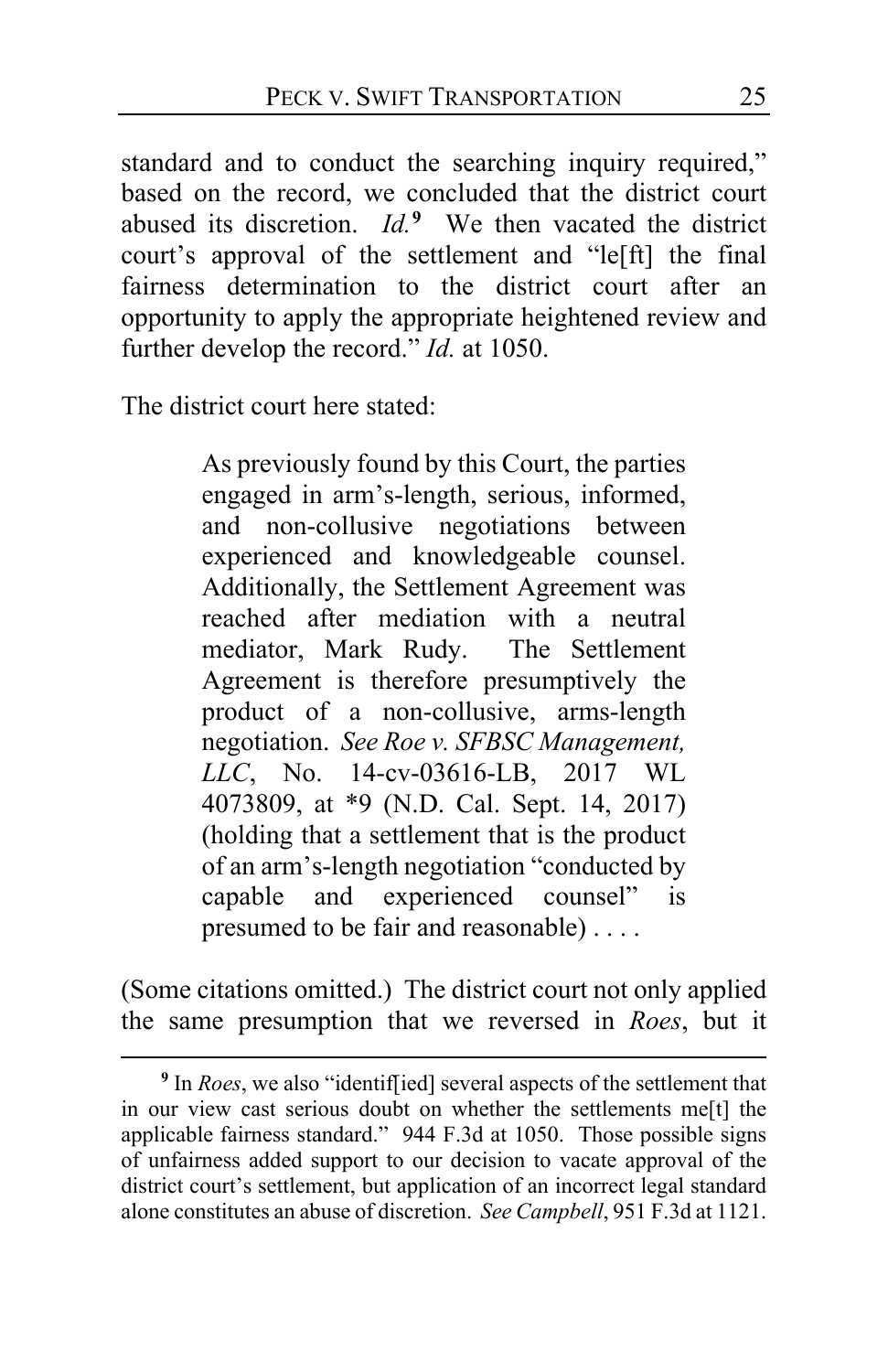actually cited the very language from the district court's order in *Roes* that we criticized. Having had not only the benefit of our decision in *Roes*, but also the cases preceding it applying the heightened standard, the district court should not have applied that presumption.

Swift and Plaintiffs attempt to distinguish the district court's order from our decision in *Roes* in a number of ways. First, Swift argues that *Roes* applies only to cases where a party never *sought* class certification. According to Swift, because "Saucillo moved for certification of a litigation class ..., which the district court denied," the heightened legal standard does not apply. This argument is plainly at odds with our decision in *Roes*. We apply the heightened standard "in the absence of a certified class," not in the absence of a motion for class certification. *Roes*, 944 F.3d at 1039; *see also id.* at 1048 (applying the heightened standard "before the class has been certified"); *Lane*, 696 F.3d at 819 (applying the heightened standard "when . . . the settlement takes place before formal class certification"). Saucillo's unsuccessful motion for class certification meant there was an "absence of a certified class" and that the district court approved the settlement "before the class ha[d] been certified." *Roes*, 944 F.3d at 1039, 1048.

Next, Swift argues that the district court "held only that" the presumption of fairness "was a factor that *weighs in favor* of approval." Swift is correct that the district court noted that the presumption was a "factor" that "weighs in favor of approval." The district court then applied the *Hanlon* factors. However, the district court in *Roes* did the same thing, only for us to reverse. The *Roes* district court stated that it "be[gan] its analysis with a presumption that the settlement is fair and reasonable." *Roe*, 2017 WL 4073809, at \*9 (citation and internal quotation marks omitted). The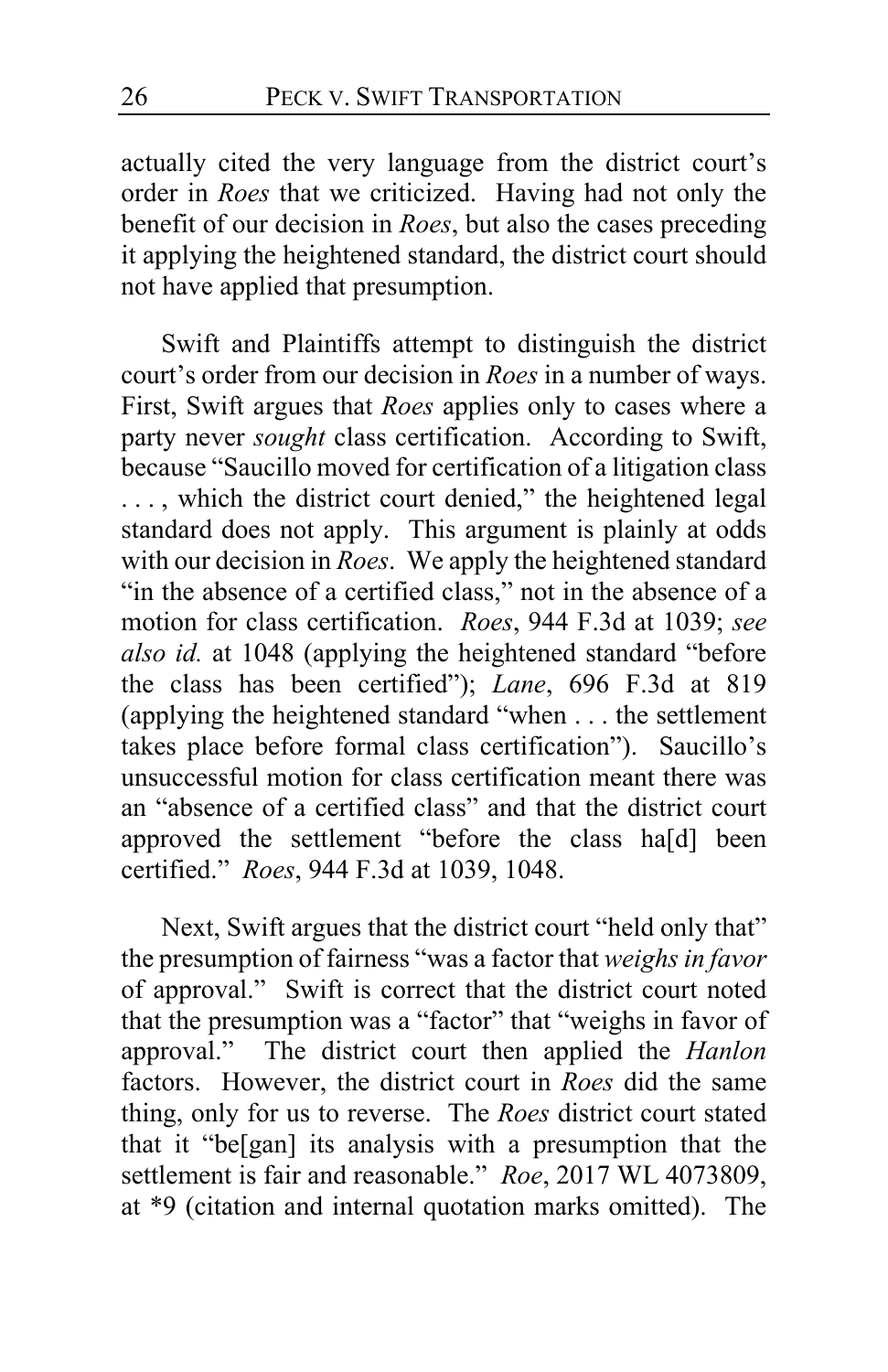*Roes* district court then evaluated the settlement pursuant to the *Hanlon* factors. *See id.* at \*9–11. Despite the district court in *Roes* only "begin[ning] its analysis with [the] presumption," *id.* at \*9, we reversed because "the district court's declaration that a presumption of fairness applied was erroneous, a misstatement of the applicable legal standard which governs analysis of the fairness of the settlement," *Roes*, 944 F.3d at 1049. The district court here did the same.

Plaintiffs also argue that we should ignore the district court's error, citing our decision in *Campbell*, 951 F.3d 1106, as authority for that proposition. There, we noted that the district court erred in applying a single factor from the three-factor list in *Bluetooth* that district courts should apply when a settlement is approved prior to class certification. *See Campbell*, 951 F.3d at 1125 (listing the *Bluetooth* factors). We held that "any error in the district court's discussion of" one of the factors was "harmless" because "[n]o one factor is dispositive." *Id.* at 1127. Unlike in *Campbell*, however, the district court here overlayed its entire discussion of the settlement agreement with the erroneous presumption. The district court never applied *Bluetooth* because it did not utilize the heightened standard for pre-class certification settlements. Although the district court stated that the presumption was a "factor," our precedent is clear that district courts *must* apply a more searching review for a pre-class certification settlement. *See Lane*, 696 F.3d at 819.

Swift additionally tries to distinguish *Roes* by arguing that the concerns underlying our decision are not present here, where "the parties actively litigated for several years, conducted comprehensive discovery, and contest certification of a litigation class on the merits." But the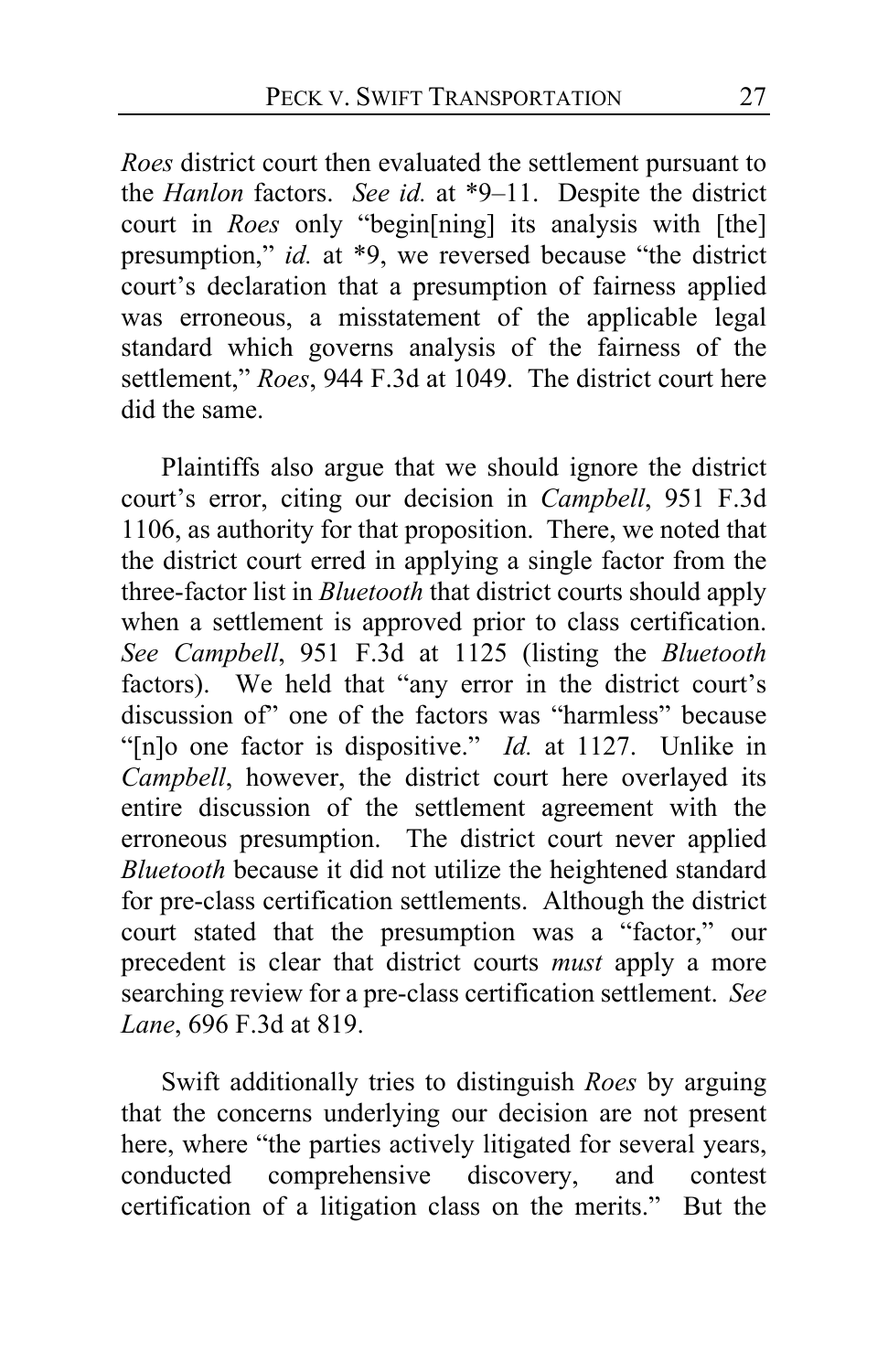procedural posture in *Roes* was similar. There, the plaintiffs brought a putative class action in 2014, and the parties actively litigated the case over a number of years, including engaging in mediation and attempting to compel arbitration. *See Roes*, 944 F.3d at 1039–40. We reversed despite this litigation history, and we do the same here. Furthermore, our holding in *Roes* announced a bright-line rule: district courts must apply a more searching legal standard "[w]here . . . the parties negotiate a settlement agreement before the class has been certified." *Id.* at 1048. We did not make any exceptions based on how long the parties have been litigating prior to approval of the settlement.

Finally, Swift and Plaintiffs ask us to affirm the district court's approval of the settlement despite application of an erroneous legal standard. We generally do not employ "a harmless error standard for class action settlement review." *In re Volkswagen "Clean Diesel" Mktg., Sales Practices, & Prod. Liab. Litig.*, 895 F.3d 597, 613 (9th Cir. 2018); *but see Campbell*, 951 F.3d at 1127. However, we have affirmed a district court's approval of a settlement, despite that court making an error. For example, in *Volkswagen*, we assumed that the district court failed to respond to a non-frivolous objection, which the district court was required to do. *See id.* at 612–13. Nevertheless, we affirmed the district court because "the objector's complaint appear[ed] to be purely technical—it dr[ew] no link between the district court's supposed oversight and any substantive deficiency in the settlement." *Id.* at 613.

Failure to respond to a "purely technical" objection, *id.*, is not analogous to employing an incorrect legal standard. The district court here began its analysis by applying the presumption that the settlement was "the product of a noncollusive, arms-length negotiation." Applying that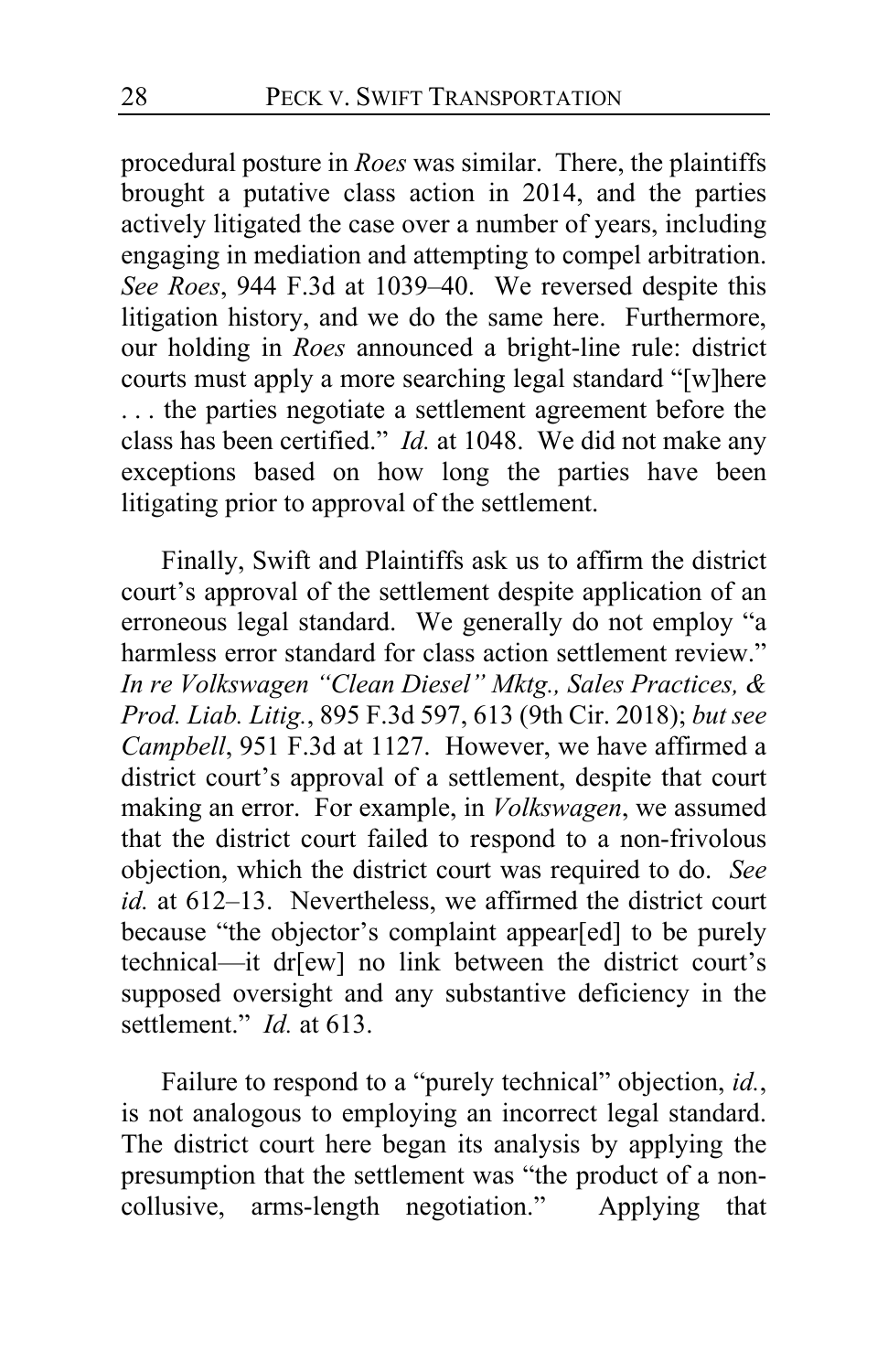erroneous presumption cast a shadow on the entirety of the district court's order. The "district court's ... oversight," *id.*, is at the very heart of Mares's objection on appeal.

"[W]hen a district court's findings are based upon an incorrect legal standard, the appropriate remedy is to remand so that findings can be made in accordance with the applicable legal standard." *Jeldness v. Pearce*, 30 F.3d 1220, 1231 (9th Cir. 1994). That is because "factfinding is the basic responsibility of district courts, rather than appellate courts." *Pullman-Standard v. Swint*, 456 U.S. 273, 291 (1982). We offer no opinion as to whether there is merit to Mares's allegations. On remand, the district might decide to once again approve the settlement pursuant to the correct legal standard, or it might not. We, however, cannot review the settlement in the first instance under the appropriate legal standard.

#### **CONCLUSION**

We dismiss Peck's appeal of the district court's approval of the PAGA settlement because we conclude that his appeal is not properly before us. However, because the district court abused its discretion by employing an erroneous legal standard, we vacate its approval of the class-action settlement and remand for further proceedings consistent with this opinion. *See McKinney-Drobnis v. Oreshack*, 16 F.4th 594, 612 (9th Cir. 2021).**[10](#page-28-0)**

<span id="page-28-0"></span>**<sup>10</sup>** We have sometimes "reversed" settlement approval when the district court used the wrong legal standard, *see Nachshin v. AOL, LLC*, 663 F.3d 1034, 1042 (9th Cir. 2011), but "vacate" seems the more appropriate term here. It is not always clear when we should "vacate" rather than "reverse." *Cf. SCOTUS Style Manual on Difference Between "Reverse" and "Vacate*,*"* Josh Blackman Blog (Mar. 28, 2016),